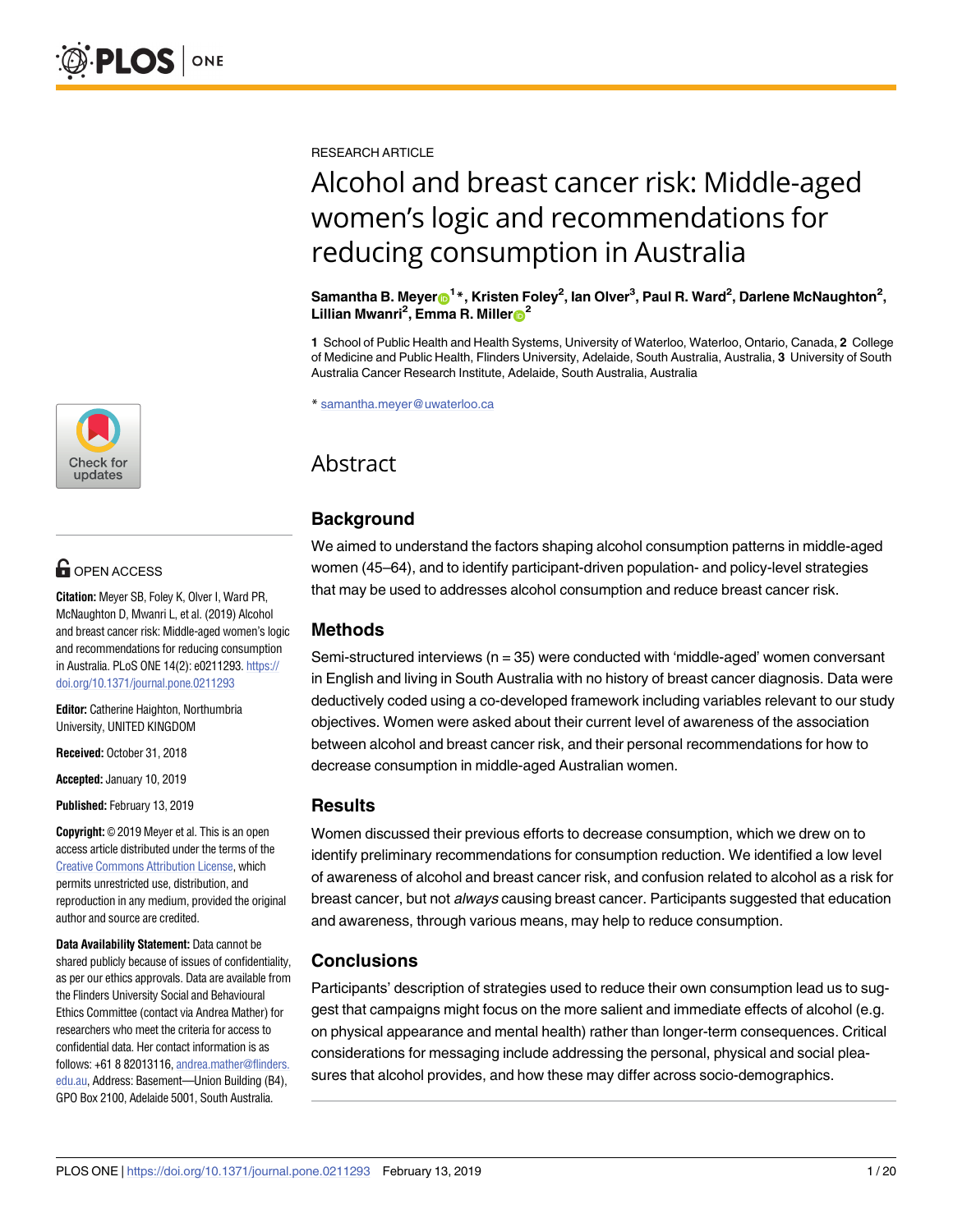<span id="page-1-0"></span>

**Funding:** This project was funded through the Flinders University Seed Grant Competition, The Flinders Foundation (EM as PI). The funders had no role in study design, data collection and analysis, decision to publish, or preparation of the manuscript.

**Competing interests:** The authors have declared that no competing interests exist.

## **Background**

#### **Alcohol and breast cancer risk**

Globally, alcohol is identified as causing significant disability, disease and mortality [[1](#page-17-0)] and is considered a risk factor for a range of soft tissue cancers [\[2,](#page-17-0) [3](#page-17-0)] including breast cancer [\[4,](#page-17-0) [5](#page-17-0)]. International research suggests that consumption at low levels previously considered 'safe' significantly elevate cancer risk [\[4–7\]](#page-17-0). Cancer Council Australia recommends that people limit their alcohol, or avoid alcohol all together  $[8]$  $[8]$ . However, the regular consumption of alcohol is widespread in Australia—roughly 17% of Australians use alcohol at levels that put them at risk of harm over their lifetime [[9](#page-17-0)]. These statistics are similar to high risk consumption rates seen in other developed countries, reinforcing the global nature of this public health problem. For example, in 2016 19.0% of Canadians aged 12+ reported alcohol consumption that classified them as heavy drinkers [\[10\]](#page-17-0). Similarly, data from 2015 suggests that 26.9% of Americans aged 18+ reported that they engaged in binge drinking (~4 drinks for women and 5 drinks for men in 2 hours) [\[11\]](#page-17-0).

The consumption of alcohol—how, what, when, where and in what ways it is consumed is shaped by a complex system of social, psychological, behavioural, economic, legal and physical environmental factors that interoperate at individual, community and population levels [\[12\]](#page-17-0). Although there has been some success in reducing rates of consumption in Australia (a decrease from 20% in 2010 to 17% 2014), reducing consumption levels to meet national guidelines remains a challenge [[13](#page-17-0)] as alcohol consumption in Australia has been described as 'culturally ingrained' [\[14\]](#page-17-0). Notably, alcohol consumption levels among 'middle-aged' (45–64 years) Australian women remain higher than among other age groups [\[15–17](#page-17-0)]. In this same group we have also witnessed the trebling of cancer incidence over the past 50 years [[6\]](#page-17-0). Thus, alcohol remains a notable public health problem [\[18\]](#page-17-0) with the attributable risk of alcohol for all cancer being  $~6\%$  [[8\]](#page-17-0).

In order to minimise breast cancer risk, it is critical that women understand the risks associated with alcohol so they can make informed decisions regarding consumption [[19](#page-18-0), [20](#page-18-0)]. According to an Australian Institute of Health and Welfare (2014) report, the awareness of breast cancer is high in Australia, relative to other cancers [[21](#page-18-0)]. However, public knowledge regarding the association between alcohol consumption specifically and cancer risk remains poor [[13](#page-17-0), [22](#page-18-0), [23](#page-18-0)]. Just under half (47%) of Australians identify drinking alcohol as a risk factor for cancer [[24](#page-18-0)]. Furthermore, knowledge about alcohol as a risk factor for cancer may be poorest among the heaviest drinkers in Australia [[24](#page-18-0)]. This is concerning, given new evidence suggesting a dose-response-relationship between alcohol and breast cancer. That is, the greater the quantity of alcohol consumed, the greater the risk of breast cancer. The excess risk for cancer among women who drink heavily is estimated to be 60% compared to non-drinkers [\[25\]](#page-18-0). Clear and meaningful communication of the potential role of alcohol in cancer causation, and the promotion of behaviour change strategies for modifiable risk factors, are central to prevention [[26](#page-18-0)] and to decreasing cancer incidence [[6](#page-17-0)].

#### **Current interventions to reduce alcohol consumption in Australia**

To date, extensive research in Australia and abroad has looked at interventions to reduce harmful drinking. In particular, much of the effort to minimise risky alcohol consumption has focused on developing and implementing preventive interventions in primary health care settings [\[27–30](#page-18-0)]. Despite considerable evidence for the efficacy and cost-effectiveness of such primary health care-based approaches [\[31–36](#page-18-0)], widespread incorporation of alcohol prevention in routine care has not occurred in Australia or elsewhere [\[31,](#page-18-0) [36\]](#page-18-0). Furthermore, widespread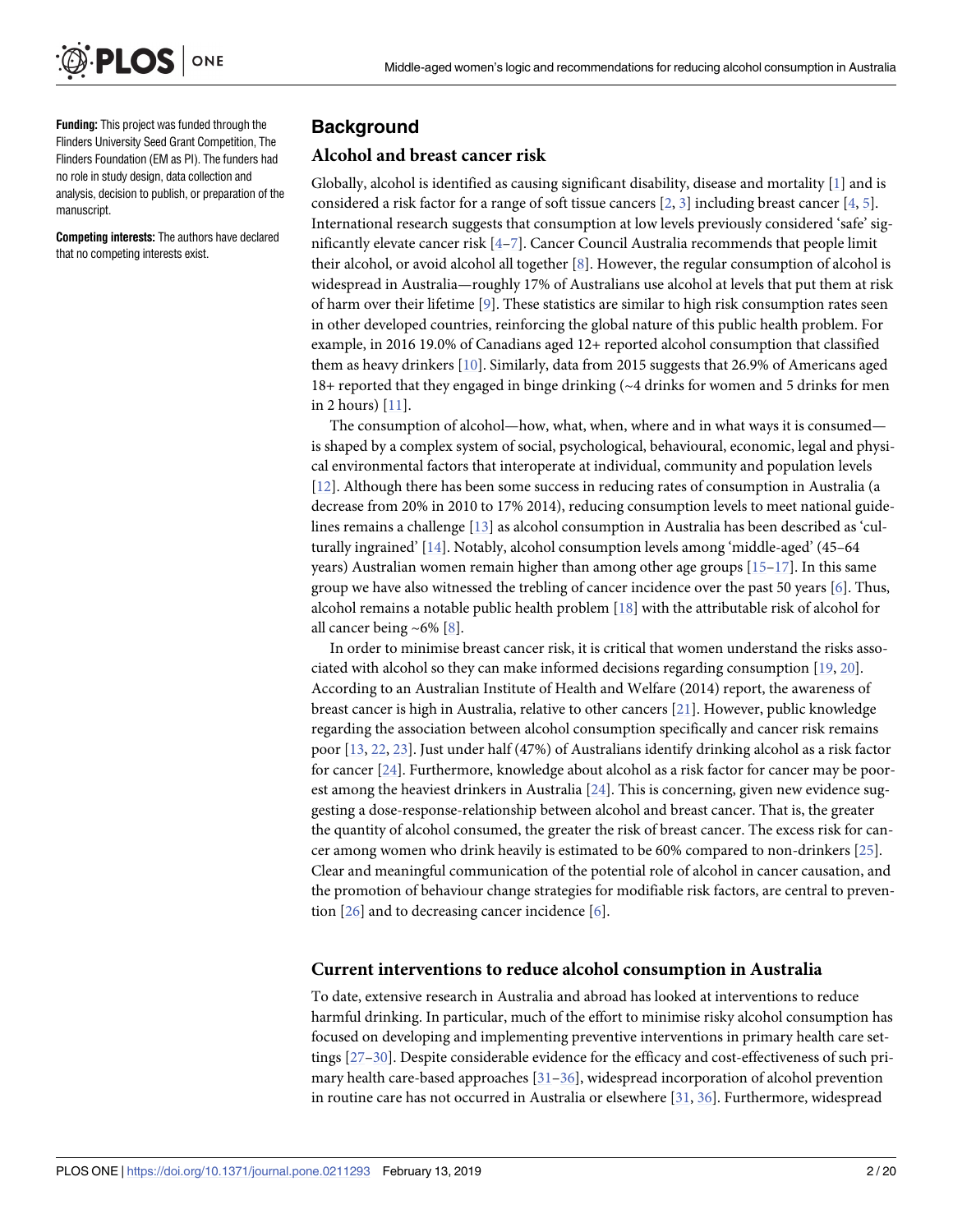<span id="page-2-0"></span>incorporation of interventions in relation to alcohol-related cancer prevention specifically is unlikely given the evidence that only 37% of general practitioners attending health prevention seminars around Australia agreed that the regular intake of alcohol, even at light levels, can lead to cancer [[37](#page-18-0)]. Specific to breast cancer risk, much of the intervention literature focuses on diet (not specific to alcohol), physical inactivity [\[38–40\]](#page-18-0), and improving mammography screening uptake [\[41\]](#page-19-0).

#### **Study rationale and objective**

Existing literature suggests that there is a need for greater training for primary care providers regarding alcohol and cancer risk, communication strategies for use in primary care settings, and the development of interventions outside of the primary care setting  $[42]$ . However, to date the research necessary to inform population- and policy-level interventions is limited. In response, the present study sought to identify women's perceptions of the role of alcohol in breast cancer risk and investigate the complexity of their logic with regards to alcohol consumption and reduction. Critical reflection of women's logic around consumption provides foundational information to begin to establish participant-driven population- and policy-level interventions that may be used to addresses alcohol consumption, and either directly or indirectly reduce breast cancer risk. Our work also furthers conversations regarding the complexity of interventions required to reduce alcohol consumption in this population.

### **Methods**

Qualitative interviews were conducted with middle-aged women (45–64) conversant in English and living in South Australia with no history of breast cancer diagnosis in order to identify how to decrease alcohol consumption in middle-aged Australian women. We asked women about their current level of awareness of the association between alcohol and breast cancer risk, and their personal recommendations for how to decrease consumption in Australia. Their accounts of risk perception allowed us to identify current perceptions of alcohol in this population group, and to better understand current consumption patterns, specific to this age group. Women discussed previous efforts to decrease consumption, which we were able to draw on to identify preliminary recommendations for consumption reduction. Finally, we asked women what they thought government and health organisations could do to address alcohol as a risk factor for cancer in Australia. The complete interview schedule can be found in S1 [Table](#page-16-0).

Women were purposively sampled to ensure diversity with regards to perceived susceptibility to breast cancer, perceived level of alcohol consumption, and socio-economic status (perceived relative income and education). These factors have been identified in the literature as related to knowledge of breast cancer risk [\[43–45\]](#page-19-0). Our study was advertised via community paper advertisements, Facebook, organisational email lists/e-bulletins, and via newspaper and local radio interviews. Interested women were asked to complete a two-minute survey (online or via telephone) to identify their age, education level, income, general health, perceived risk of breast cancer, and perceived level of alcohol consumption. A selection hierarchy was developed to form 12 possible risk-socio-economic-alcohol subgroups ([Table](#page-3-0) 1). A total of 122 women were recruited to complete a survey. Based on their responses, we identified a sample and conducted semi-structured interviews with one to three women belonging to each of the potential 12 groups, with 35 women interviewed in total (4 were pilot interviews but have been included in the overall sample). No repeat interviews were completed.

For the purpose of the present paper, data are not analysed according to subgroups, though we acknowledge that the group of women interviewed are not homogeneous. Given the role of risk perception and socio-economic status in alcohol consumption, we feel it critical to explore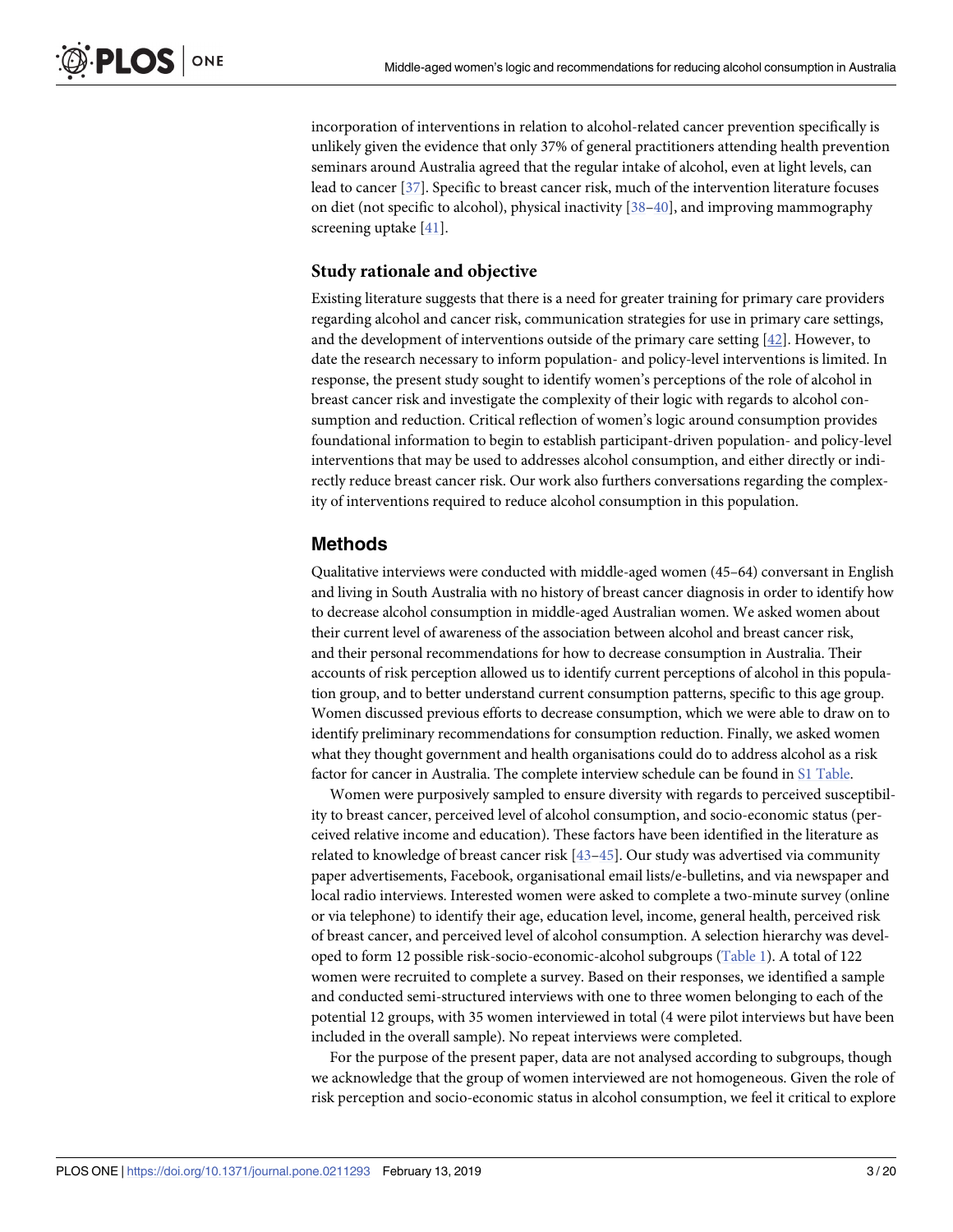|                | Perceived susceptibility to breast cancer (n)                 |                     |            |                               |            |                     |            |                 |            |                     |            |
|----------------|---------------------------------------------------------------|---------------------|------------|-------------------------------|------------|---------------------|------------|-----------------|------------|---------------------|------------|
| Likely (18)    |                                                               |                     |            | Neither likely/ unlikely (30) |            |                     |            | Unlikely (78)   |            |                     |            |
|                | Perceived level of alcohol consumption (n)                    |                     |            |                               |            |                     |            |                 |            |                     |            |
| None/light (7) |                                                               | Moderate/heavy (11) |            | None/light (17)               |            | Moderate/heavy (13) |            | None/light (35) |            | Moderate/heavy (43) |            |
|                | SE score [education level plus perceived relative income] (n) |                     |            |                               |            |                     |            |                 |            |                     |            |
| $>$ median     | $<$ median                                                    | $>$ median          | $<$ median | $>$ median                    | $<$ median | $>$ median          | $<$ median | $>$ median      | $<$ median | $>$ median          | $<$ median |
| (4)            | (3)                                                           |                     | (4)        | (10)                          | (7)        | (8)                 | (5)        | (19)            | (16)       | (23)                | (20)       |

#### <span id="page-3-0"></span>**[Table](#page-2-0) 1. Stratification of purposive sampling procedures (n = 126).**

<https://doi.org/10.1371/journal.pone.0211293.t001>

how these characteristics shape, or are shaped by their personal experiences in greater depth, beyond the objective of the present report. As such, a subgroup analysis will be the subject of another report.

Women were contacted by phone to organise a time for the interview (no relationship was established with women prior to commencement of the interviews). Participants were informed during this call that we wanted to understand what women in their age range think causes breast cancer and also the place of alcohol in their social lives. This information was included in the recruitment material. Of the women we contacted one did not respond to phone messages and one withdrew after scheduling an interview, stating they had changed their mind about participating. Researcher KF (female) conducted the semi-structured interviews. Participants were informed that KF was a research assistant, who has training as an Occupational Therapist and also in Public Health Research and has experience with qualitative research projects. KF's prior research experience was not in the area of alcohol or alcoholrelated cancer. That she was younger than the age group of interest may have reduced the potential for experiential assumptions. It was important for KF to reflect on the pervasive social place of alcohol in the community in which the study was conducted, which is likely to have shaped the perspectives of both interviewer and interviewee alike.

Interviews took place in participant homes, cafes, community libraries and civic spaces and averaged approximately 45 minutes in duration. A reflective journal was used to record field notes. No one else was present during the interviews, although in some settings there were passers-by. All women received a \$30 shopping voucher as compensation for their time. Audiorecordings were transcribed verbatim by a professional transcriptionist in South Australia who signed a confidentiality agreement. We followed a framework analysis approach (see [[46](#page-19-0)]). Building on an a priori framework of barriers/facilitators to reducing alcohol consumption and factors supporting/inhibiting messages about breast cancer risk (developed from the literature), inductive coding on three transcripts was conducted by three members of the research team independently to establish a coding framework. The subsequent transcripts were deductively coded to this framework by KF, with new codes added throughout. Throughout this process the coding was presented back to the research team to ensure agreement in the analysis and presentation of data. Data were managed using NVivo version 11 [[47](#page-19-0)]. Data saturation was discussed by the team to have been reached when no new codes emerged.

This study was given ethics approval by the Flinders University Social and Behavioural Research Ethics Committee (Project #7479). All participants provided written or verbal consent for participation. Pseudonyms are used in the reporting of results. Participants were not involved in reviewing their transcripts nor in data analysis and interpretation.

## **Results**

Prior to presenting strategies suggested by women to reduce alcohol consumption, it is important to contextualise their recommendations with data regarding their existing knowledge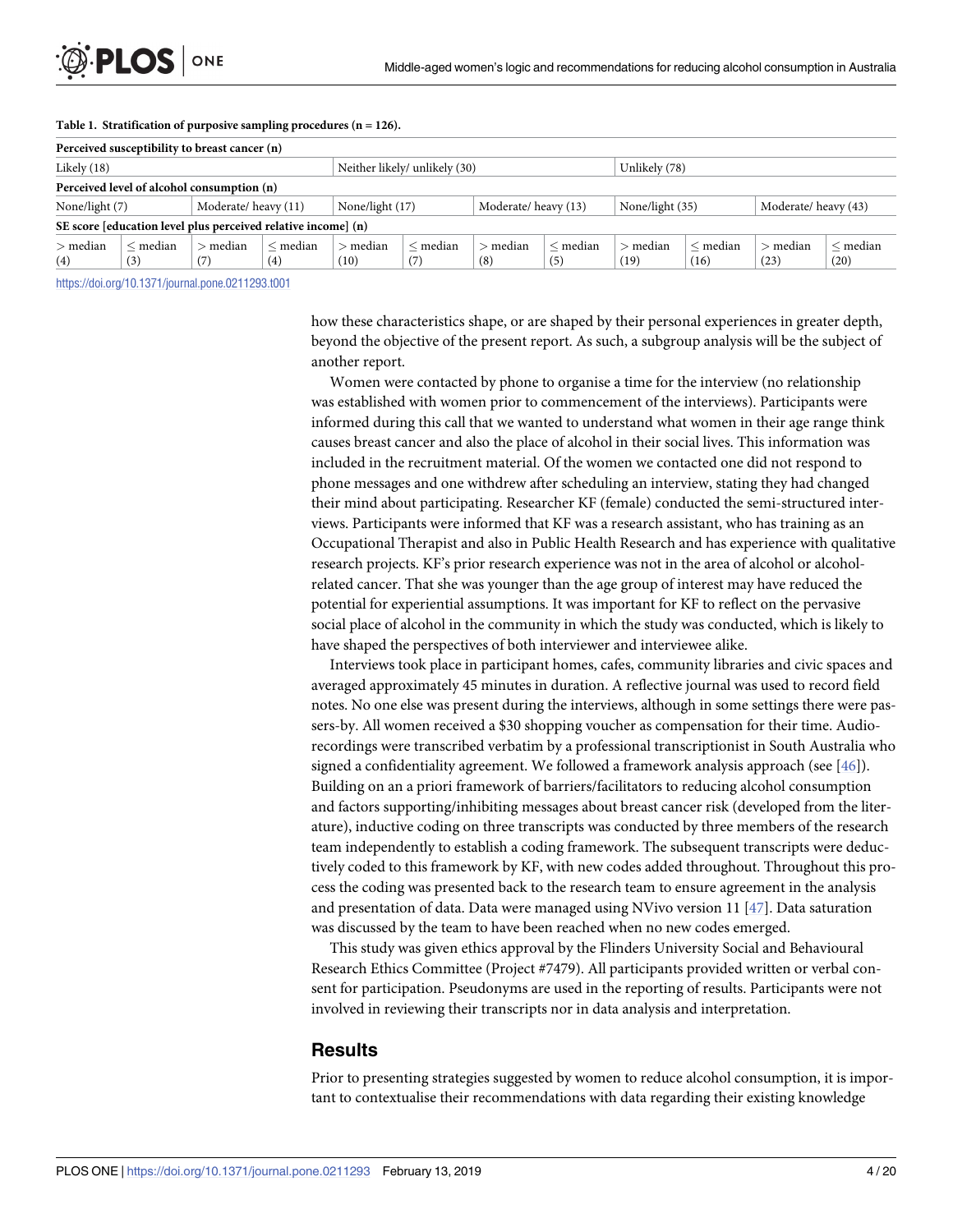about alcohol as a risk factor and their logic regarding their own alcohol consumption. As we identify, their current level of knowledge laid the foundation for their alcohol-reduction recommendations.

#### **Existing knowledge about breast cancer risk**

**Awareness of alcohol as a risk factor for breast cancer.** The majority of women we interviewed were not aware that alcohol is a risk factor for breast cancer. They were more likely to speak of risks related to age, lifestyle (an unhealthy diet and inactivity), genetics, and stress. Women were more likely to speak of the harms of alcohol for other medical conditions, for example, liver disease or leading to harm if consumed during pregnancy. When prompted to consider alcohol as a risk factor for breast cancer specifically, women spoke of risk as being related to frequency and quantity of consumption—i.e. the more often and the more you drink, the greater your risk for breast cancer. The type of alcohol consumed—for example, spirits vs. wine—was also considered to affect risk level.

"I think the more you drink, it's more likely. And, I wonder. . .whether more of the spirit-type heavy drinks may be related? . . . But just a thought, but, certainly the more you drink, yeah, definitely, would be more common, I think. Yeah the type of drinking might be related too."

(Malorie)

Related to the dose-response perception, participants had difficulty defining what was 'too much' and what is considered a 'safe' level for consumption.

"I don't even know why but I'm thinking like five drinks. I don't even know why but like. . . Yeah, more than five drinks a week I think is—and I suppose like alcohol content and whatever can vary but I don't know if I've read something or if I've just made that up, or whatever, but I think that consistently doing that kind of thing can be—I'm not saying if you do it like once or twice but, you know, I'm thinking consistently, if it was like an every week thing, like years on end, I'm sure that would be a factor."

(Toni)

Also related to dose-response, women identified 'binge' drinkers as individuals who they perceived to be at risk, or 'candidates', for breast cancer as a consequence of their alcohol consumption. For example:

"Binge drinkers or people who drink every day, heavily every day. That's got to have some effect on the body, some negative effect; it can't be good."

(Lauren)

**Alcohol as a risk factor is logical as it is generally unhealthy.** Despite not knowing about alcohol as a risk factor for breast cancer, women identified the association as a 'logical' one given the known status of alcohol as being negative for health more generally.

"Yeah, so it must be a lot of information. . .about alcohol really and breast cancer so I kind of didn't think 'oh wow, that's weird, they're putting those two together'—I don't know why but like I just see alcohol as that kind of factor behind things."

(Toni)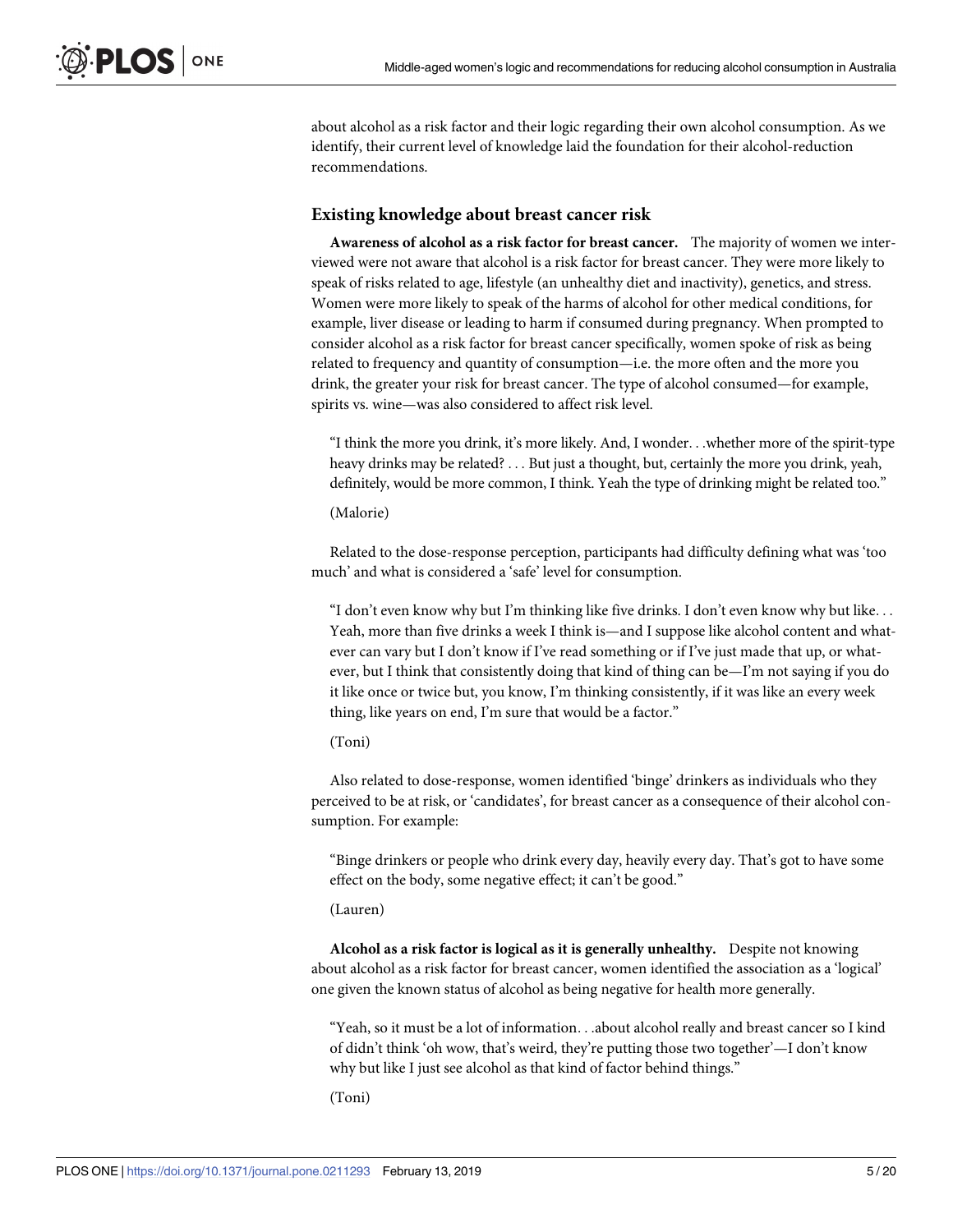Only one participant, after being told of the association, did not believe that alcohol consumption was a risk factor in breast cancer.

"I don't believe that drinking alcohol causes breast cancer at all, no matter how much alcohol you drink. You could drink three litres a day and I don't think that would cause breast cancer. It may cause having no liver but—or even liver cancer, maybe, but not breast cancer."

(Trudy)

Her dismissal was founded upon her personal experience—the fact that her own personal alcohol consumption had not led to breast cancer. Though no other participant was as explicit in their disbelief, personal experience led many others to at first question the role of alcohol in breast cancer.

"Well, my good friend that I mentioned earlier [who was diagnosed with breast cancer], and I know for a fact that she doesn't drink a lot of alcohol. . .Another lady that I know of, I don't know her very well but I wouldn't suspect she would be a big drinker either. She actually got breast cancer—and like these two ladies are a similar age to me—she got breast cancer probably about ten years ago so she would've been in her 40s."

(Kennedy)

". . .my mother was an extreme healthy person, so she didn't, not a drop of alcohol passed her lips. She, like I said, 'chocolate is poison'. She was very good, very slim, fit, healthy, until she got cancer. And then, she died. But, you know, took a long time, but you go, 'well, if it's going to happen to someone like that, then. . .', and I know, that's illogical, but for me I go, 'well, she didn't drink, and look what happened to her'. So, that sounds pathetic I know, but it's what I do."

(Theresa)

Participants referenced friends or family who do not drink, or do not drink quantities that might be identified as unsafe, but were diagnosed with breast cancer nonetheless.

**Breast cancer as survivable and common.** Breast cancer was commonly described as 'survivable' and 'treatable'.

"it just seems like there's a pretty good survival rate these days if it is, I suppose, just breast . . ."

(Kennedy)

"It is one of the most curable forms of cancer if it can be caught early."

(Margaret)

"If you do have breast cancer you can have your breast removed and you can have chemotherapy, radio treatment, but I have read that the survival rate for breast cancer is a lot, lot better now than it ever has been in the past."

(Sarah)

Breast cancer was also identified by some women as being very common, which may impact their perceived importance of modifiable risk factors.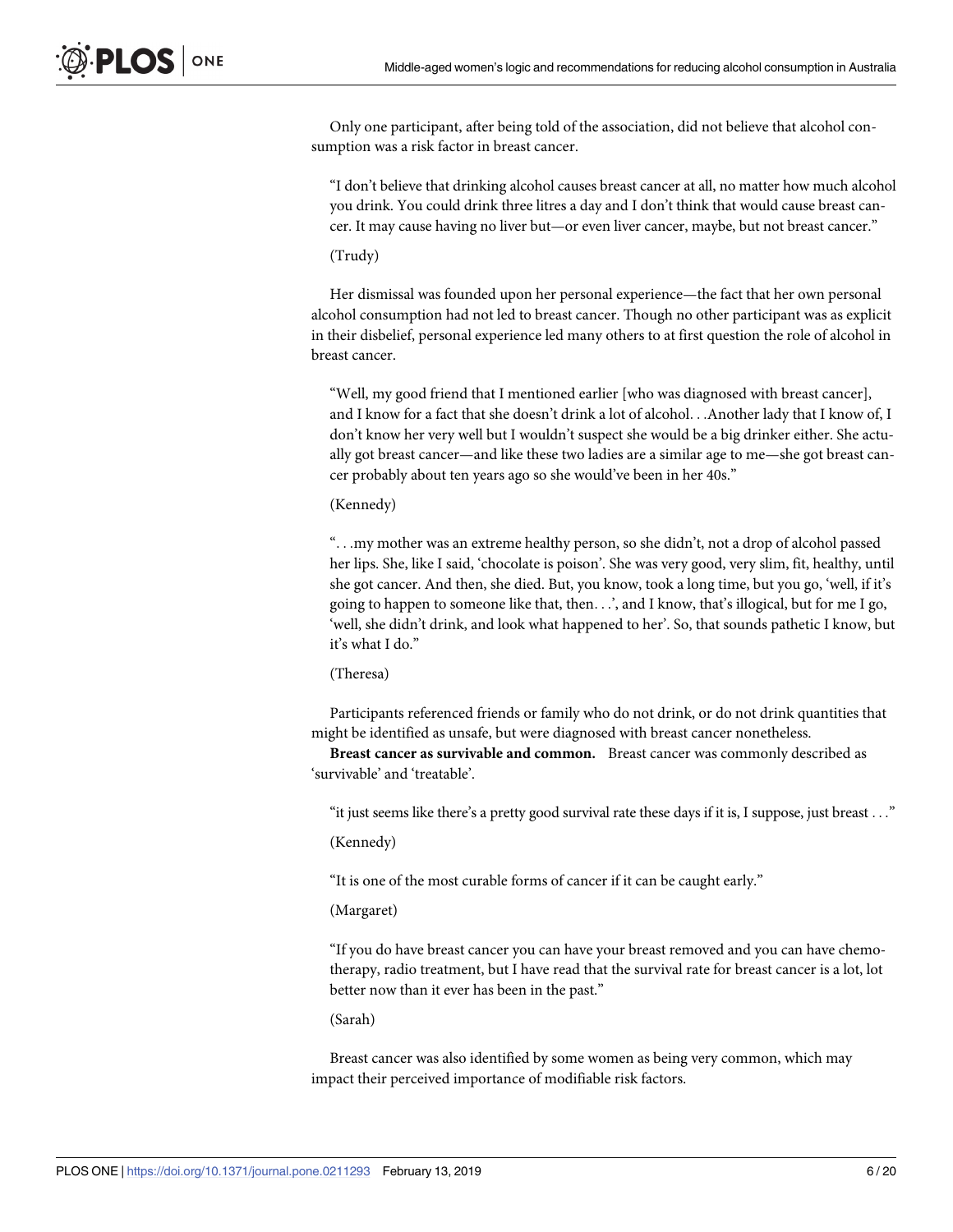". . .so many different women seem to get it and at different ages and, yeah, it just seems to me to be the most prolific form of cancer that women get."

(Kennedy)

The logic that 'everyone gets breast cancer' and that breast cancer risk is beyond individual control was prominent throughout. While not explicitly stated, the data suggest that low perceived risk of a breast cancer diagnosis may be used as a justification for engaging in high risk behaviours, such as consuming alcohol.

## **Recommendations for how health organisations and government can decrease consumption**

**Improving education and awareness.** The need for education and awareness was raised, both prompted and unprompted, during discussions regarding how to reduce alcohol consumption at a population level. Education refers to the process of imparting knowledge, and the tools (e.g. numeracy and literacy) to use that knowledge to make an informed decision regarding alcohol consumption. Raising awareness, often achieved through education, is about changing the perception of the risk of alcohol as it relates to breast cancer.

Some participants said that in order for the messaging about alcohol consumption and breast cancer risk to be received by the public, health organisations and government need to provide the public with evidence of the association.

". . .if someone came up to me and said 'even that one glass of wine that you have three or four times a week, or whatever, is really increasing it by 50 percent or 30 percent' I'd be like 'oh'. That would make me stop and think a little but then I'd want some really hard evidence of that because really . . .the medical world changes their opinion on what is beneficial and what the cut-off point is before it becomes a worry, like coffee consumption, like alcohol consumption, like chocolate consumption."

#### (Angela)

"If they said they found that, you know, out of a group of, you know, your standard, you know, so many hundred that 50 percent ended up with cancer who drank over a certain amount then I'd start thinking 'oh, goodness, that is really'—you know, they just say it's a contributing factor but they haven't really given, you know, real strong statistics."

#### (Josephine)

Valerie noted that there is "a lot of confusion around information. There's so much information it's like it's almost impossible to—it's a minefield." As a consequence, she noted the importance of giving "more straight up information. . .about the physiology of what it actually does in your body and if you have one and then maybe five, what the difference is there, then across time." She also discussed the urgency at which people want health information, and that organisations need to make it easy to access the information quickly.

Visual depictions of the consequences of alcohol were identified as being something that might help to make the association more salient.

"Or maybe if you had an advertising campaign that showed the dangers of drinking alcohol and what it can do to a mature woman's body, the shock value might make a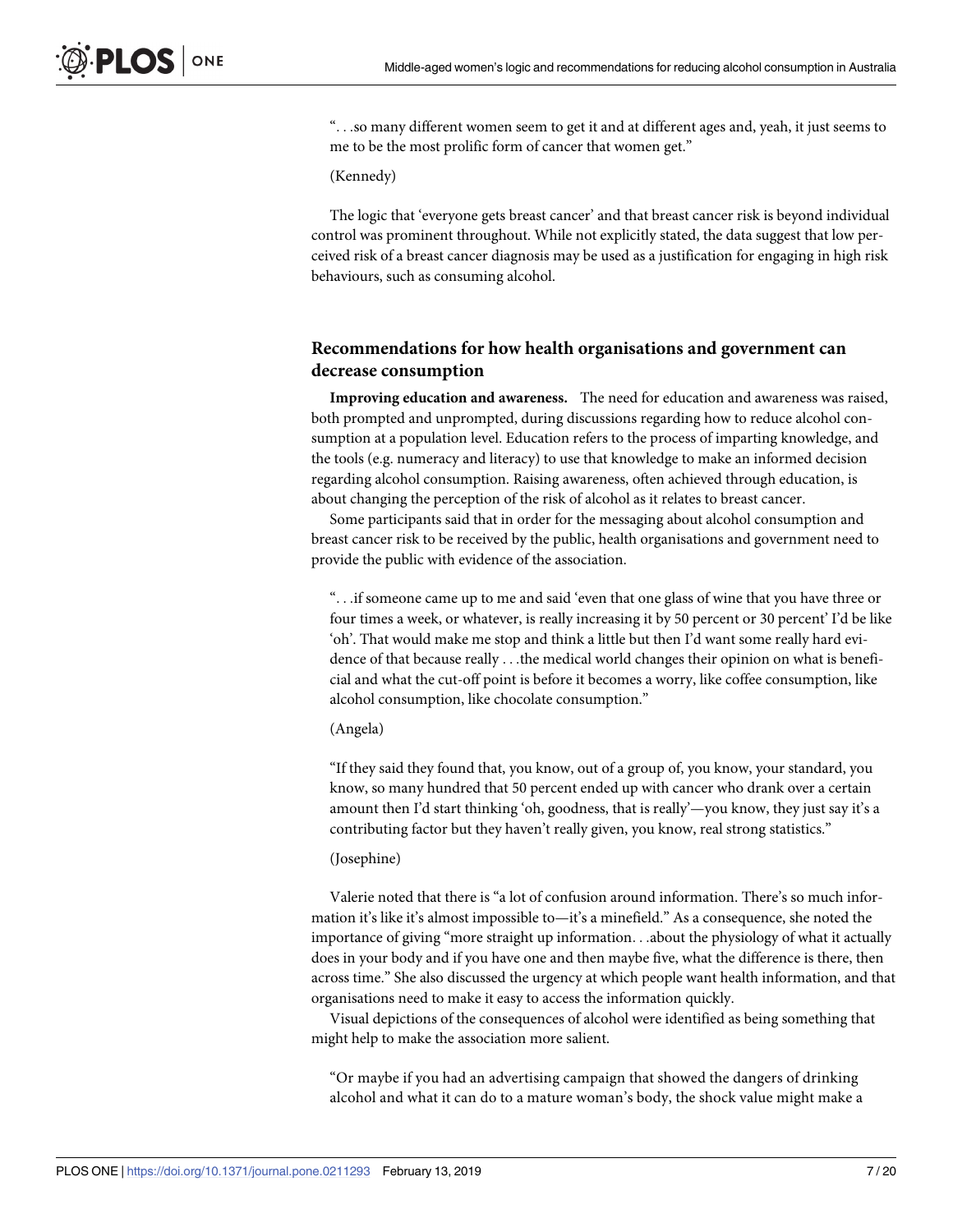difference because I just don't associate the two and I'm not sure how many other women would. . .because we know better, it's just you don't think about it."

(Lauren)

Participants also spoke of the role of media education, specifically drawing on the example of smoking. Education was described as providing facts and not just telling people what to do —the central point being that education and facts provide a means for making a better choice, but a choice nonetheless.

". . .education in alcohol is the way to go rather than 'you can't do this anymore' because the minute people think that someone's telling them what to do they don't like it whereas if you're just being given facts it's a different story. . .You're given the facts and—yeah, I just think education works because if you're completely informed you can then make a better choice. If you are just told you can't do that you don't like it."

(Paulette)

Given the limited awareness of the link between alcohol and breast cancer, it is unsurprising that many women spoke of the importance of raising awareness as a step in reducing consumption.

"Well, I think we need to do it better. If you guys are seeing a link I think we have to get that message out there . . .I think you'll have to get the message across about the alcohol but I think that there is already, compared to the other cancers, a lot more support."

(Marcy)

As a consequence of poor awareness, Sabrina identified the long road ahead to making the association known: "I think it's going to take a time for the alcohol message to get through. I don't think a lot of women would link alcohol with increasing cancer. I don't think a lot would naturally think that way, so I think that's a way." (Sabrina)

**Campaigns targeting behaviour change.** Many women made reference to existing smoking campaigns and their success, as well as other targeted cancers that have become commonplace in Australia.

"Well, they'd have to copy the other campaigns. . . I mean why has the Slip, Slap, Slop campaign been so successful? Why are we wearing hats in Australia? It's been a very successful campaign. Why are we going for pap smears? Why are we doing the bowel test that the government sends us when we're over 50? Why do I go for my mammogram? Because the government says 'you're 50, go for your mammogram' those campaigns. I think this is a first world country, we can do it very successfully, like we've done other things."

#### (Marcy)

It was suggested that a similar tactic—using images that identify the harms of alcohol might be effective for the reduction of alcohol consumption.

". . . Maybe we have those graphic photos of 'this is what alcohol can do to you' because, as you said it to me, my first thought was the gross images so maybe that's—yeah."

(Tara)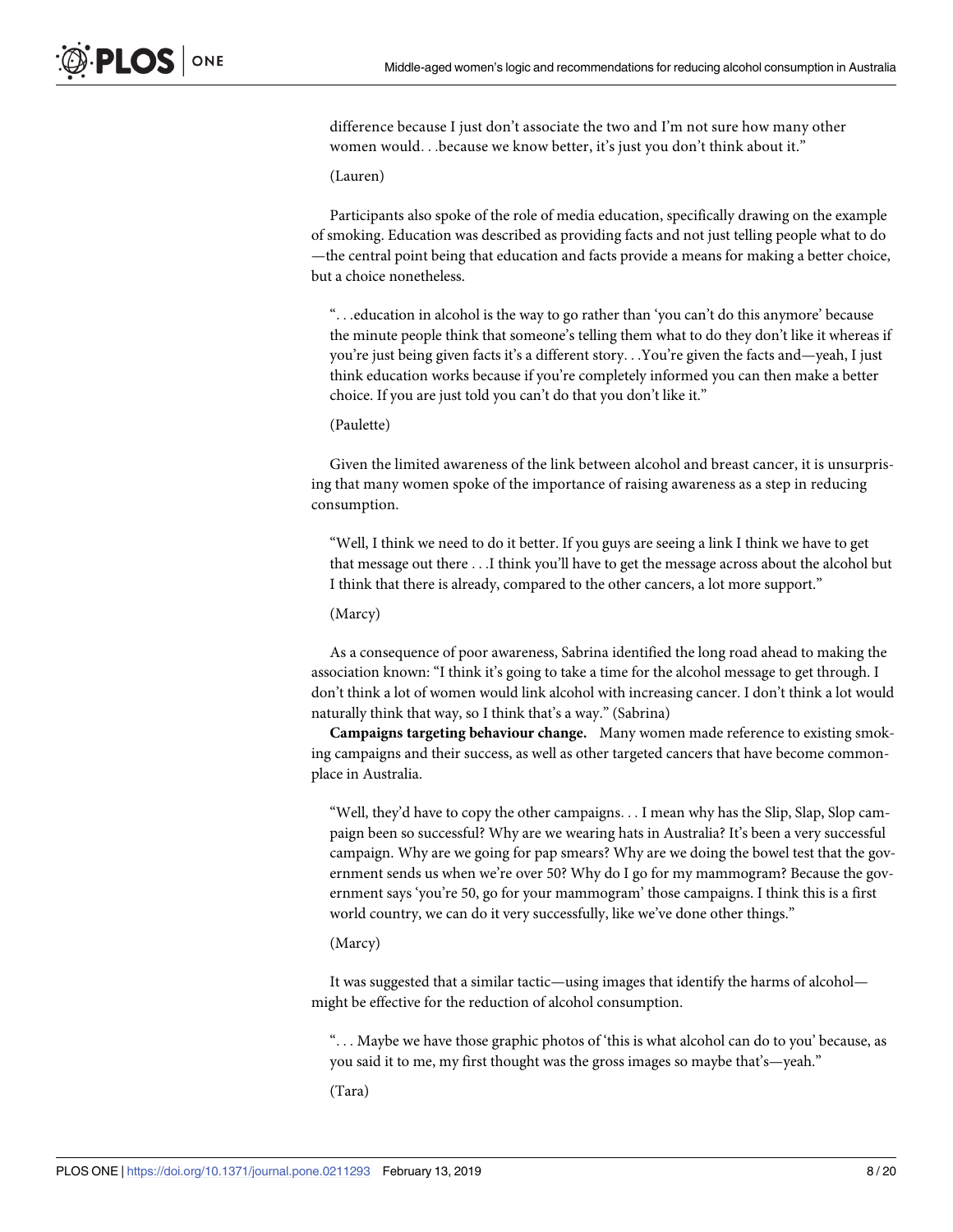"The education of seeing women staggering everywhere and—you know, in mini-skirts and. . .I'm laughing but it's not funny. Like it's not funny. I'm laughing saying it but it's not funny . . . I just think 'oh you just look terrible. You just look disgusting'."

#### (Paulette)

While Tara identified images related to the impact of alcohol on health, Paulette spoke about the social risks of alcohol as a strategy for reducing consumption. Related to social acceptability, Toni and Jenna's comments also reflect how social perceptions of alcohol consumption (at various levels) may affect behaviour.

"I think if there's a campaign around, you know, educating women, you know, what is acceptable alcohol consumption and what isn't acceptable or what maybe is a bit of a red flag."

(Toni)

". . .You know, but, yeah I mean it's really embarrassing, especially as a teacher, ex-teacher, to be picked up for drink driving. Well, one it's not safe, and two, it's just plain embarrassing, you know you've got your reputation to look after."

(Jenna)

The above comments are indicative of the role that shame or embarrassment may play in shaping alcohol consumption.

References to hangovers, feeling sluggish, and the impact of alcohol on appearance were all factors that led women to decrease consumption or abstain from drinking altogether.

"Like even that bottle shared with the girlfriend the other night, it was kind of like too much for me really at this stage, so I could feel it—although I exercised yesterday. . .I can feel it still in my body, put it that way."

(Valerie)

"I don't metabolise wine very well so it makes my brain fuzzy so I don't drink at all if I need to concentrate on anything."

(Lia)

Caitlin referred to how alcohol consumption impacts her mood and consequently affected her behaviour towards her children, leading her to reduce consumption.

". . .I would always be the most chilled mother when I was at the height of that two or three glass thing but then all of a sudden it'd go down and I'd get really cranky and really impatient with them because that always was about bedtime that I'd start coming down and I'd get really annoyed with every little thing and that was another reason why I did it."

(Caitlin)

The effects of alcohol on appearance and specifically weight was identified as problematic and led women to reduce the quantity of alcohol consumed.

"I think that if you messaged women about how many calories are in certain wines and beers and what have you it'd be like 'oh shit'. I think women think more about weight as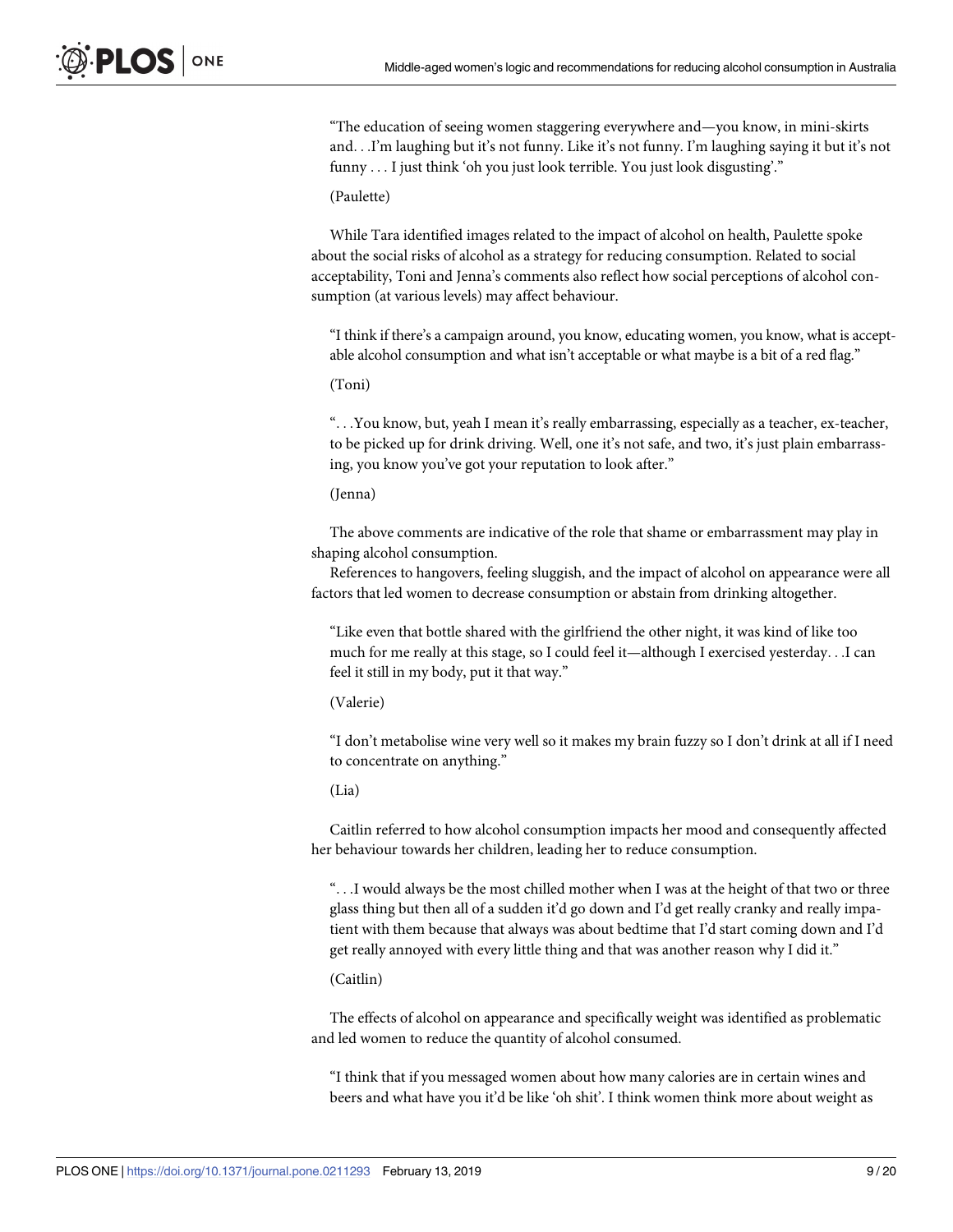well so I think that could be effective, to go 'oh, holy crap. I've just drunk that bottle of wine and that was that many calories and that many calories happens to be an extra day's eating or something'.

(Sabrina)

"But when you're younger, you can, you don't gain the weight, and so when you're older, whether it's food or whether it's alcohol, or, or food intake, you do gain the weight."

(Malorie)

The 'next-day' impacts of drinking were identified as a cause for not drinking at all, or reducing consumption.

"Also the next day be able to go out for a walk or go to the gym or do whatever I need to do without feeling under the weather."

(Toni)

"I don't drink much now and it's all just like not wanting to deal with the consequences, not wanting a hangover. Not wanting to have my body go through the processing of a lot of alcohol, but I still enjoy a drink."

(Valerie)

The after-effects of consumption were noted as a problem that was more difficult for women as they aged.

". . .when you're younger you kind of like feel this I think infallibility and the—I don't think the alcohol affects—it obviously affects you but the feeling of the effect I don't think is as extreme. As you get older the feeling of it is just like 'oh my God' you know, you feel like you're going to die.

(Valerie)

". . .As I get older I think, you know, I've just sort of learnt what you can and can't get away with and certainly recovery as you get older is a lot harder, recovery from the hangover."

(Tara)

The physical effects of hangovers were consistently noted, as were the consequences of feeling ill and perceptions that age makes it harder to recover. Women noted the difficulties that hangovers meant in terms of productivity, and feeling like a day after having a drink was a 'lost day'.

". . .I get sick of waking up and losing a day. . . and so there'll be a point where you think 'yeah, it's great. I can drink forever tonight. I can keep going. I can keep going' but somewhere I will start to go 'I'm going to have water. I can't keep doing this' and if I do I'm not well and it's horrible and we all know that."

(Louise)

"If you drink too much every night, especially on the weekends, you wake up the next day feeling—you waste your weekend. I think that was the first thing that really started to get to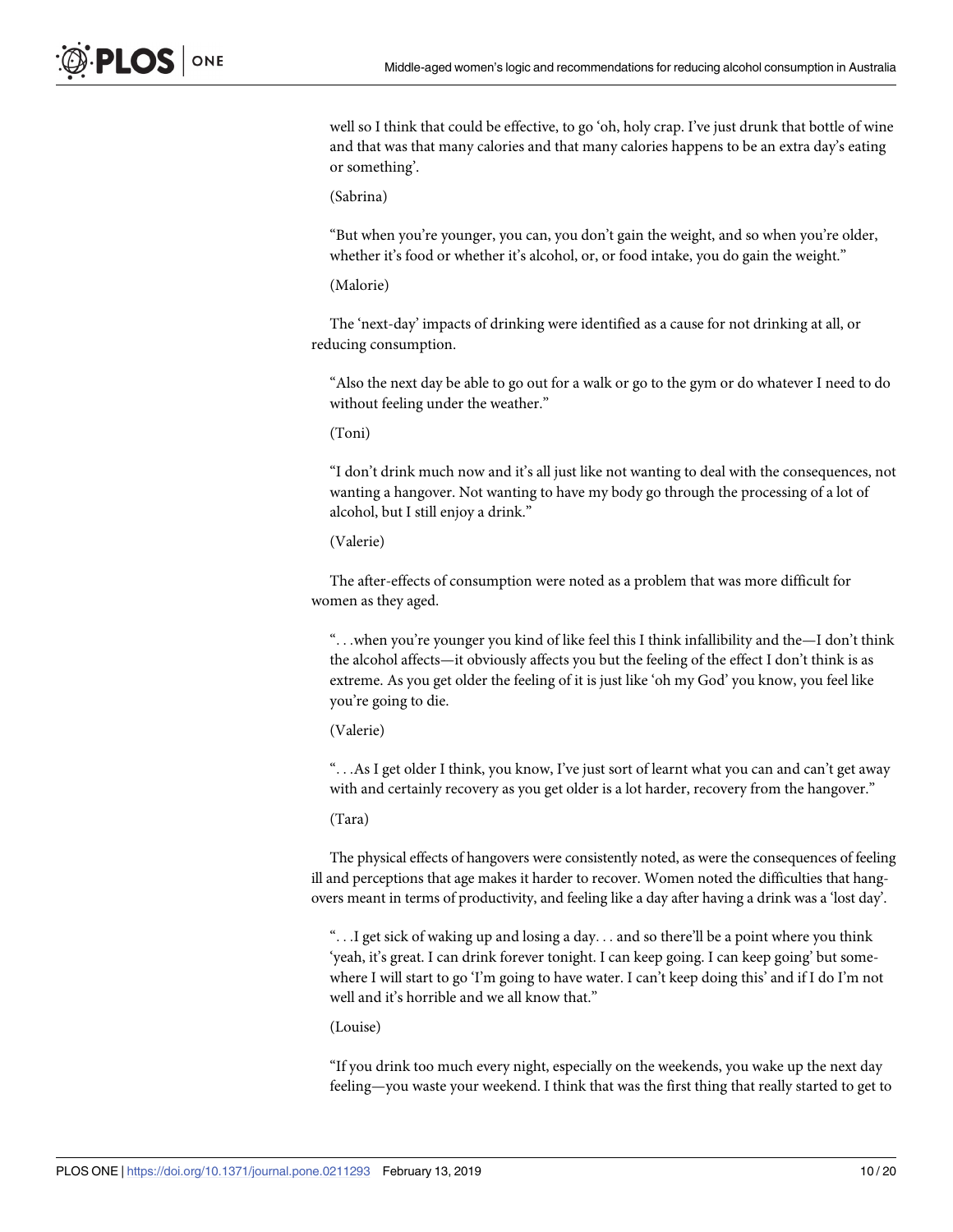me. If I drank too much on a Friday, Saturday night all day Saturday and all day Sunday were stuffed. . . I find I don't want to stay up until two or three o'clock in the morning drinking, I want to get up in the morning and do stuff in the day time."

(Rachel)

Lauren and Josephine made specific reference to the fact that it was not breast cancer that worried them about consumption but rather, the impact on memory.

"I try and keep it [alcohol consumption] down though . . . I'm not so much worried about breast cancer. . . not in the slightest. . . I guess that's more of what I worry about, memory and stuff, because sometimes I think I forget what I do from one minute to the next."

(Josephine)

"I was noticing some changes with my memory and that really sparked—that really scared me. . . I'd ask my daughter 'what are we having for tea?' She'd tell me and then an hour later I'd ask the same question; wouldn't remember that I'd said it."

(Lauren)

In Lauren's case, the impact on memory served as an impetus for reducing alcohol consumption.

Women were asked what they would suggest if a friend came to them for advice on how to reduce their alcohol consumption. The aim of this question was to identify strategies, developed by participations, for reducing consumption. Strategies provided were related to making substitutions—for example, swapping alcohol for different types of beverages.

". . .switch to low alcohol products. See in the pub often I'll have a spacer of a water between drinks, that sort of thing, and you know, they know what their temptations are."

(Sabrina)

Some women referred to strategies to occupy their time that do not include alcohol. For example:

"get your mind off it by doing something else, finding new hobbies or something like that maybe."

(Angela)

"Distraction. That's how I gave up smoking years ago, I cleaned the house every five minutes because. . .–it was a distraction so that would be the same with any vice. If you want to slow it down or get rid of it do something else. . .Yeah or change your routine, change your habits.

(Trudy)

Participant responses suggest that distracting oneself, or finding alternative activities may be strategies for changing consumption patterns.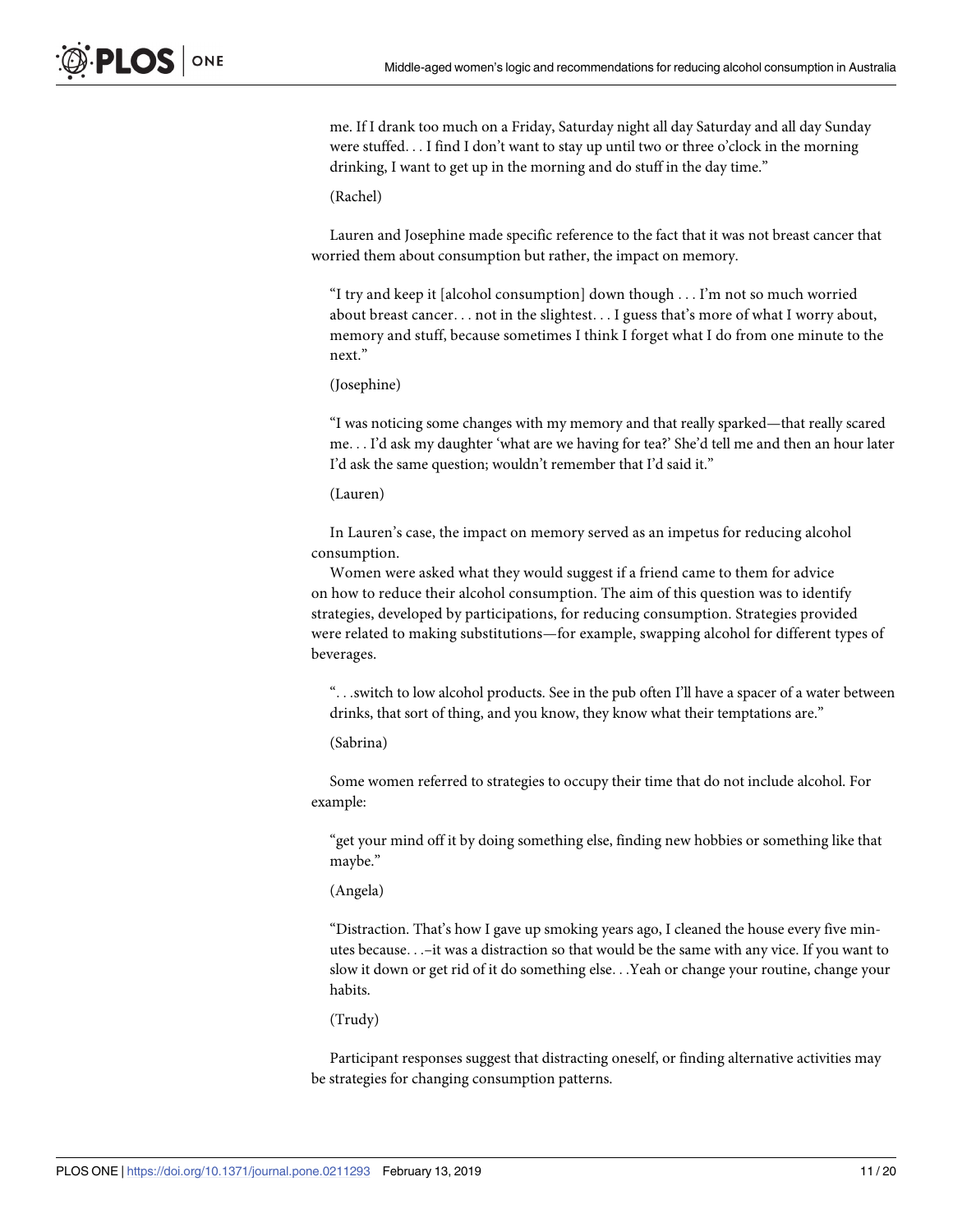### **What can be done at the policy/legislative level?**

When asked about what the government or health organisations should do to reduce consumption, women also referred to what we identify as policy or legislative changes. For example, labelling alcohol products was provided as a strategy for reducing consumption.

"I know this because of being in the industry but the education on the bottle saying how many standard drinks are in there. I know depending on the alcohol volume the standard drinks change so therefore I look at it and go 'oh, okay, this one's a bit stronger so I probably shouldn't have quite so much'."

(Paulette)

The existing legislation regarding alcohol consumption and driving was often mentioned as a factor that influenced consumption patterns. Driving was identified as a socially acceptable rationale for not drinking, and gave women an 'out', avoiding peer pressure.

". . .like Saturday night when I'm going out with friends I won't have two drinks because I'll have to drive home. I think that's a lot more acceptable these days too. People are a lot more wary of not being over the limit when you're driving and I think that's education as well."

(Nicole)

"No. If I'm driving I wouldn't drink anyway because I know that for me a lot less than the legal limit will affect my reactions a lot so I'm not confident with any kind of alcohol if I'm doing something like that."

(Lia)

Taxation was identified by some participants as a proposed strategy for decreasing consumption.

"For me, for it to be effective you'd just crank up the price. I think it was earlier this week somebody was suggesting putting a higher tax on sugar drinks, like soft drinks and stuff, and apparently Malcolm Turnbull's said 'no, we pay enough taxes anyway'. I think that would be an incentive—it would for me—but, you know, unfortunately I think the people that can least afford it are the ones that would still pay for it on the whole, across the population."

(Nicole)

However, others felt that taxation as an approach to reduction would be ineffective. Explanations for the failure of such an approach included people continuing to find a way to purchase alcohol because it is something they enjoy. The pleasure, both physically and socially, of drinking was expressed as follows:

". . .even if there's a government incentive or government tax about that I'm still going to probably be indulging because I enjoy it or I like it or I like the taste of it or it's just a habit, or all of them."

(Toni)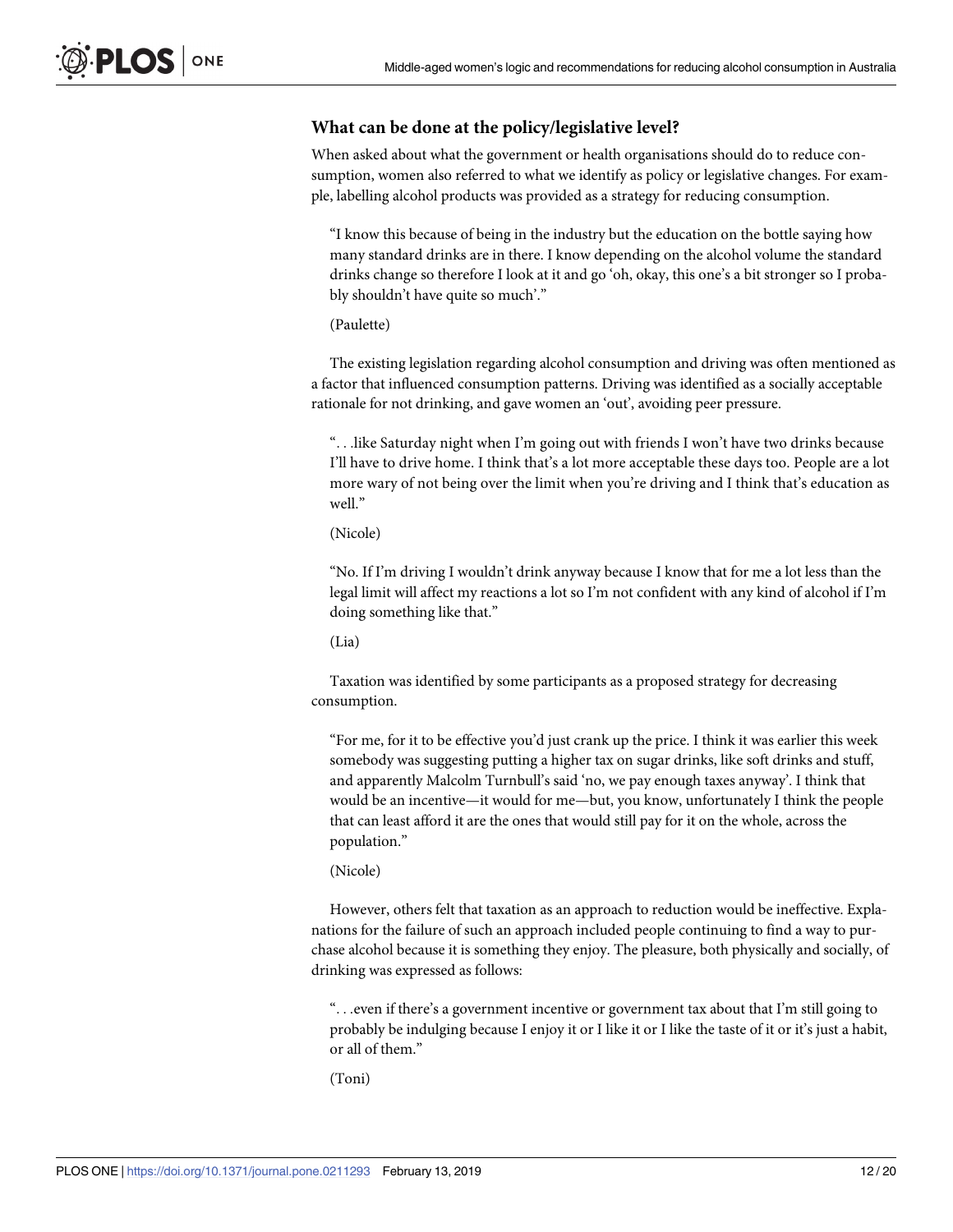"Perhaps like taxing—no, that's not going to work because it doesn't work for people that smoke so it's not going to work for people that really like to drink."

(Angela)

Cynthia suggested that strategies targeting different sub-populations are required. She indicated that her income and her education make her unique, and that certain strategies might work for some population groups, but not others.

". . .You know, giving people information is not going to change their behaviour. I'm well educated. I have all the information. I know the risks. . .. We're middle class people; we know stuff. . ..You've got all that sort of methodology over here and you've got your behaviours and your information, so making, you know, settings, putting tax on alcohol, you know, that wouldn't affect me because I have the means to overcome the tax whereas tobacco, you know, now an average cost of . . .a packet [of cigarettes] has gone up to \$35, a huge incentive to stop smoking, whereas the way we structure our taxes on alcohol, that isn't going to affect somebody like me. It might affect a pensioner. It might affect a woman who's stopped working but it's not going to affect me and it's not going to affect most of my friends."

(Cynthia)

Josephine suggested that there have been changes over time in terms of the availability of alcohol that may play a role in increased consumption.

". . .well, yeah, so you drive past them all the time whereas years ago you had to go out of your way to get it."

(Josephine)

She noted the number of locations where you can purchase alcohol and how this is likely an influence on consumption. She suggested that accessibility is an issue the government might address to reduce consumption.

#### **Decreasing consumption is the responsibility of the individual**

Alcohol consumption was identified as a personal issue by some participants, leading them to conclude that reducing consumption is not the responsibility of health organisations or government. Behaviour change for these women related to willpower, resilience, initiative and taking control. This was said to require self-reflection to first identify the problem and then take action.

"Well, you know, I was—I just thought 'this is not sensible behaviour. This is unhealthy behaviour. You don't need to be doing this. There are probably some risks here for your health'"

(Cynthia)

Despite seeing it as an individual responsibility, the strategies used by women, discussed below, may be used to inform messaging targeting behaviour change at a population level. Women talked about methods for cutting back or cutting out alcohol all together, and the strategies used to do so. Self-monitoring, rule setting, writing down their consumption, or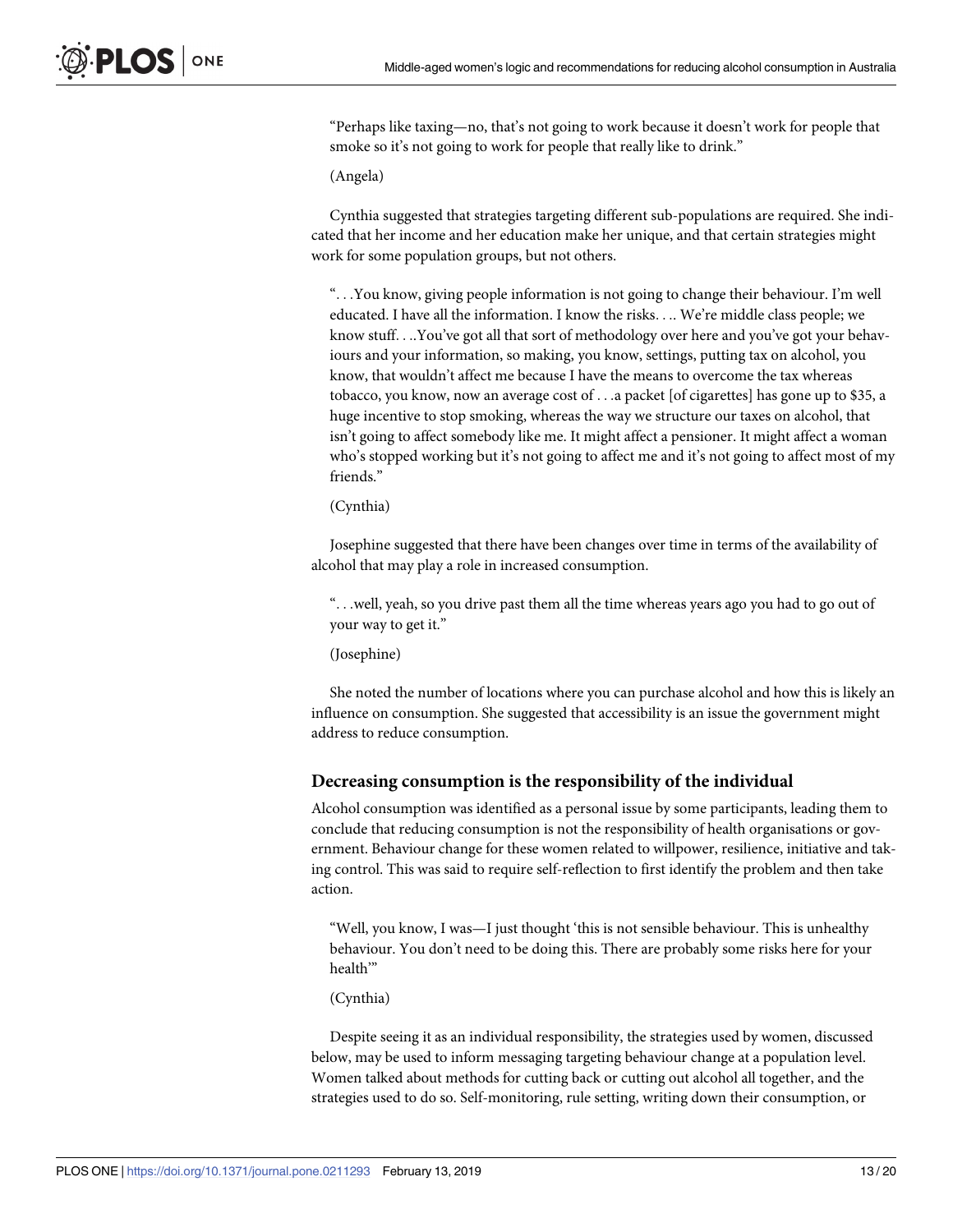<span id="page-13-0"></span>using tools to measure how much they are drinking were methods identified as helpful in controlling alcohol consumption. For example:

"That's one way and the three alcohol free days just to say 'no, not going to drink on these days; that's it'."

(Sophie)

". . . I started marking on the calendar. I had a [name of] changing my drinking behaviour and I decided that I had to have more non-drinking days in a month than drinking days so I had to have at least 15 non-drinking days and that should bring me down. I tried to think about not having, you know, more than this and more than that, but what I in the end did was count drinks over a week . . ."

(Cynthia)

"I would like to buy a set of glasses that have got the line because it would be more of a mental trigger to go 'okay, no, that'—you know, from time to time I think about exercising willpower, measuring out 125ml but if the line's not there, well, you know, you can. . ."

(Carrie)

Changing consumption patterns was another method identified for reducing alcohol intake —for example, purchasing smaller quantities, switching to lower alcohol content beverages and removing stocks of alcohol in the home.

#### **Discussion**

#### **Alcohol and breast cancer: Changing risk perception**

The level of awareness of alcohol as a risk factor for breast cancer was low in our group of participants. Participants initially questioned the association based on their knowledge of people who drink and do not have cancer, or who do not drink and do have cancer. The confusion related to alcohol as a risk factor for cancer, but not *always* causing cancer. These data are in line with research identifying that individuals engage with multiple and often conflicting frameworks when making risk-based decisions [\[26](#page-18-0)]. Individuals' perceptions of risk, or whether they or others can be regarded as a 'disease candidate' [\[48,](#page-19-0) [49\]](#page-19-0) are reliant on the input of personal, social and cultural sources as well as expert-endorsed or celebrity-endorsed information. Our participants drew on their personal experiences to build an evidence-base that was seen as incongruent or conflicting with the information we provided regarding alcohol as a risk factor. While this demonstrates the challenges that might be faced in communicating the risks of alcohol at a population level, our data also suggest that the association might not be such a hard sell. The women reported widespread knowledge regarding alcohol having a negative impact on health more generally. As such, it 'made sense' or was seen as 'logical' that it would be associated with breast cancer. These data suggest that changing risk perception and the notion of what a breast cancer 'candidate' looks like, may be obtainable.

#### **Reducing consumption requires more than education and awareness**

The lack of awareness of alcohol as a risk factor for breast cancer may suggest that the first step to reducing consumption in this group of women is education and awareness. Inconsistent with previous Australian research [\[50\]](#page-19-0), our participants supported the notion that providing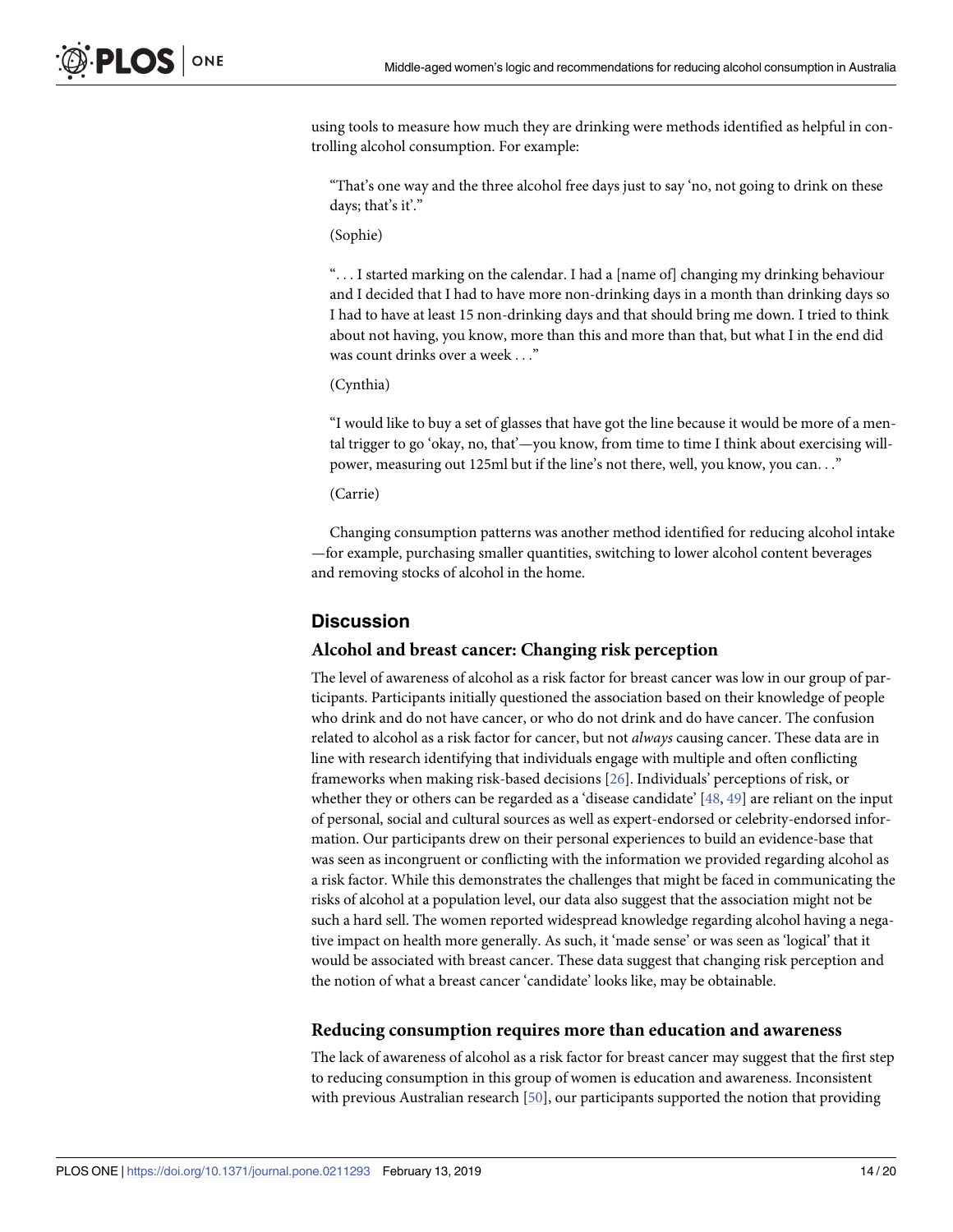<span id="page-14-0"></span>women with more information about the association might help reduce consumption. However, while effective information about breast cancer risk has been argued to help women to make more accurate calculations of their personal risk [\[19\]](#page-18-0), data are not convincing regarding the role of messaging in reducing consumption. Australian campaigns targeting alcohol behaviour via mass media have had limited success; likely a consequence of the overshadowing of persistent product marketing, social norms, and behaviours driven by addiction or habit [\[51\]](#page-19-0). Indeed, Dixon, Pratt (13) argue that while campaigns can raise awareness regarding the links between alcohol and cancer, as well as knowledge of drinking guidelines, "a single campaign may be insufficient to measurably curb drinking behaviour in a culture where pro-alcohol social norms and product marketing are pervasive" (p. 1).

Participants spoke of the success of smoking and skin cancer campaigns, and suggested that the government and health organisations should consider following similar lines of messaging to reduce alcohol consumption. However, the success of campaigns in Australia targeting smoking and skin cancer required extensive investment—both time and monetary. Alcohol is significantly 'ingrained' [\[14\]](#page-17-0) in the Australian culture, and so it is likely to take decades before we see similar effects to what have been witnessed with campaigns on sun safety and smoking reduction.

## **The importance of taking into account social norms and habits**

Exploring women's logic regarding consumption provided us with insight regarding the social norms and habits that shape their behaviours. Their social norms and habits were particularly salient when women spoke of how and why they have made changes in their lives to reduce their alcohol consumption. Women spoke of choosing lower alcohol content beverages, switching to non-alcoholic beverages, choosing to be the designated driver, and self-monitoring their intake until lesser quantities became habit. Their rationale for changing habits provides a window into the values of these women, and what they may prioritise over drinking, providing opportunity for their voices to be acknowledged in campaign messaging. They identified the negative effects of alcohol in their lives; namely the impact on their weight, overall mood, social relationships, sleep, and productivity. It is possible that providing targeted messaging regarding how a reduction in alcohol consumption may improve their social, physical and mental health will be a way to indirectly lower breast cancer risk. However, we acknowledge that providing messages of this nature, while appealing to the cognitive evaluative processes, do not address the affective processes that shape risk perception [\[52\]](#page-19-0). As noted, individuals engage and consult with multiple, often conflicting frameworks when making riskbased decisions [\[26\]](#page-18-0). The data do however suggest that perhaps education about the health risks of alcohol will not be as persuasive as an emphasis on the more salient and immediate effects of alcohol.

## **The role of industry in alcohol consumption**

In addition to the social norms and habits shaping consumption, we acknowledge that the alcohol industry (product marketing) and competing messages [\[53\]](#page-19-0) likely play a larger role in shaping consumption than is identified in our data. Research demonstrates that Australian adults are regularly exposed to advertisements that depict alcohol consumption as fun, social and inexpensive, reinforcing existing cultural norms that prevent them from meeting current consumption guidelines [[54](#page-19-0)]. In fact, the alcohol industry have been identified as actively working against health messages and purposefully working to embed alcohol into Australian culture [[55](#page-19-0)]. Therefore, to achieve reductions in alcohol consumption, it has been recommended that continual education regarding the harms of alcohol needs to occur within a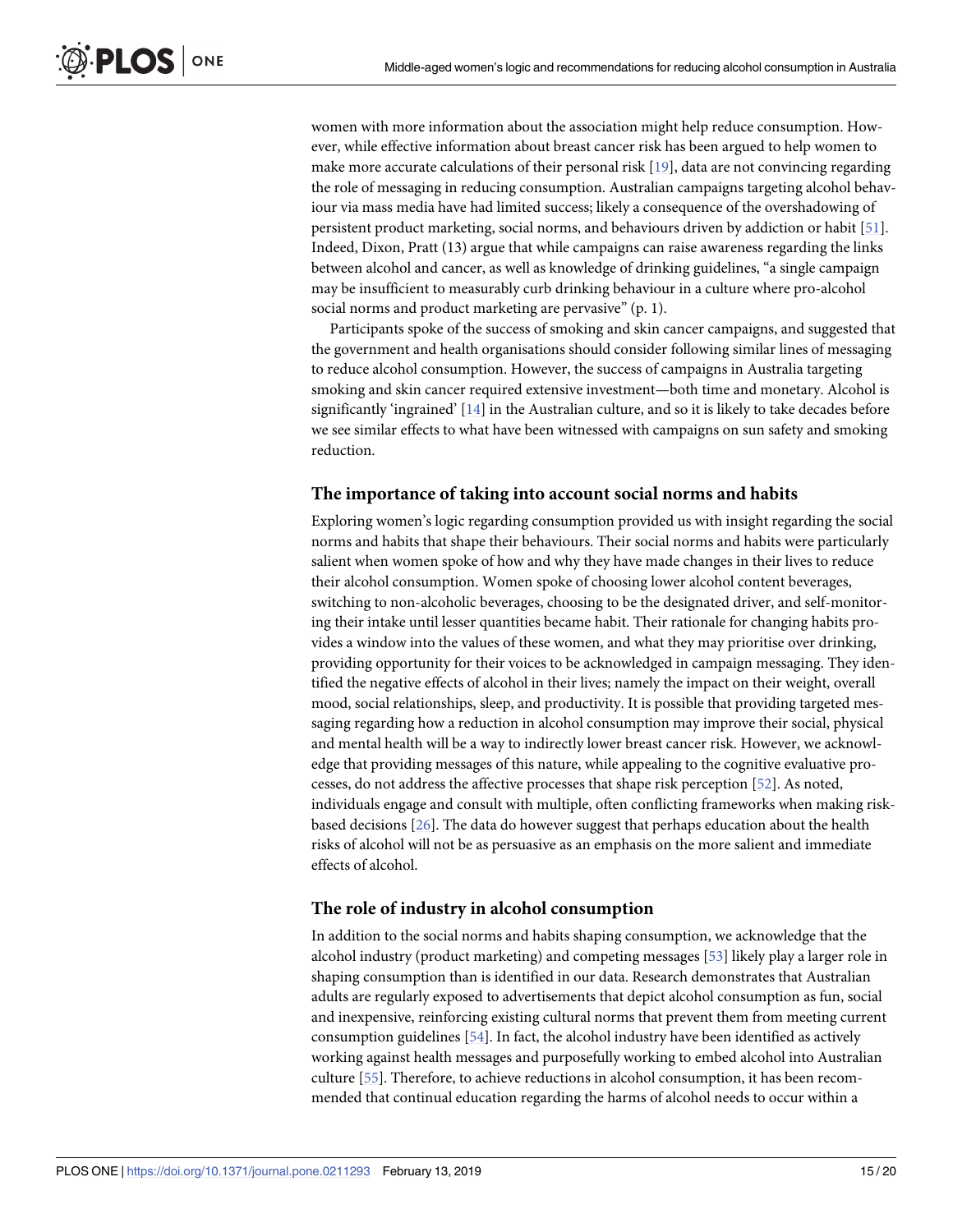<span id="page-15-0"></span>range of national, state and local policy controls. These controls may include managing the physical availability (access) and economic availability (price) of alcohol, and addressing the cultural place of alcohol in Australia through targeted and research-based social marketing and public education platforms, which have been recommended elsewhere [\[13,](#page-17-0) [42,](#page-19-0) [56\]](#page-19-0). However, Australia is a climate arguably weighted towards the promotion of alcohol, playing a large force in what can and will be done at a policy-level to reduce alcohol consumption. Industry, as a form of revenue, play a large role in what happens at a policy-level. Indeed Bates, Holmes (22) argue that changes to policy controls need to be considered within the context of the revenue generated by the alcohol industry in Australia, as well as citizen concerns for individual freedoms.

While our participants did not refer to the role of industry or government in the promotion of alcohol, nor the impact this may have on their alcohol consumption, there was an overall sense of support for government interventions targeting alcohol consumption (e.g. labelling and taxation). Public support for alcohol-related policies has been found to be associated with the extent to which policy are deemed intrusive or restrictive, with people tending to prefer policies they perceive to impact other people and not themselves [[22](#page-18-0)]. The women in our study, for the most part, were supportive of reducing their alcohol intake by their own accord, suggesting that such policies would not have a significant impact on their lives. This likely explains their support for government interventions.

## **Risk perceptions surrounding breast cancer**

Our data offer novel insight regarding the role that risk perception, as related to a breast cancer diagnosis, may play in women's alcohol consumption. Within our discussions, women spoke of breast cancer as a 'survivable cancer'. This may influence the extent to which they regard messaging about the reduction or elimination of behaviours they enjoy, such as consuming alcohol. In a similar vein, some women identified breast cancer as being extremely prevalent the notion that 'everyone gets breast cancer'. We question whether efforts to reduce risk may be impacted by this perception, with women assuming that behaviour has little to do with whether they will be diagnosed. The notion of optimistic bias, or overly optimistic judgements about breast cancer risk [\[57\]](#page-19-0) may be helpful in explaining some women's engagement in alcohol consumption despite known risks. Empirical research suggests that women often perceive their personal risk of breast cancer to be exceedingly less than that of other women. The low perception of risk has been found to have negative implications for engagement in preventative measures [\[58\]](#page-19-0), and therefore may influence willingness to make lifestyle changes, including reducing alcohol consumption.

## **Strengths and limitations**

This research provides an in-depth understanding of how women in a high-risk age group for breast cancer view the barriers/facilitators to reducing alcohol consumption as a modifiable risk factor for breast cancer, as well as factors supporting/inhibiting messages about breast cancer risk. The semi-structured interview method enabled the direction of inquiry to be guided by the participant as well as the key areas of interest. This participant perspective will support policy makers and social scientists in understanding more about the processes of risk communication. The research was undertaken by a multidisciplinary team comprising epidemiology, sociology, oncology, anthropology and occupational therapy. This supported trustworthiness during analysis and interpretation of the data as team members were able to interrogate the findings from a variety of professional dispositions. Further, the framework analysis method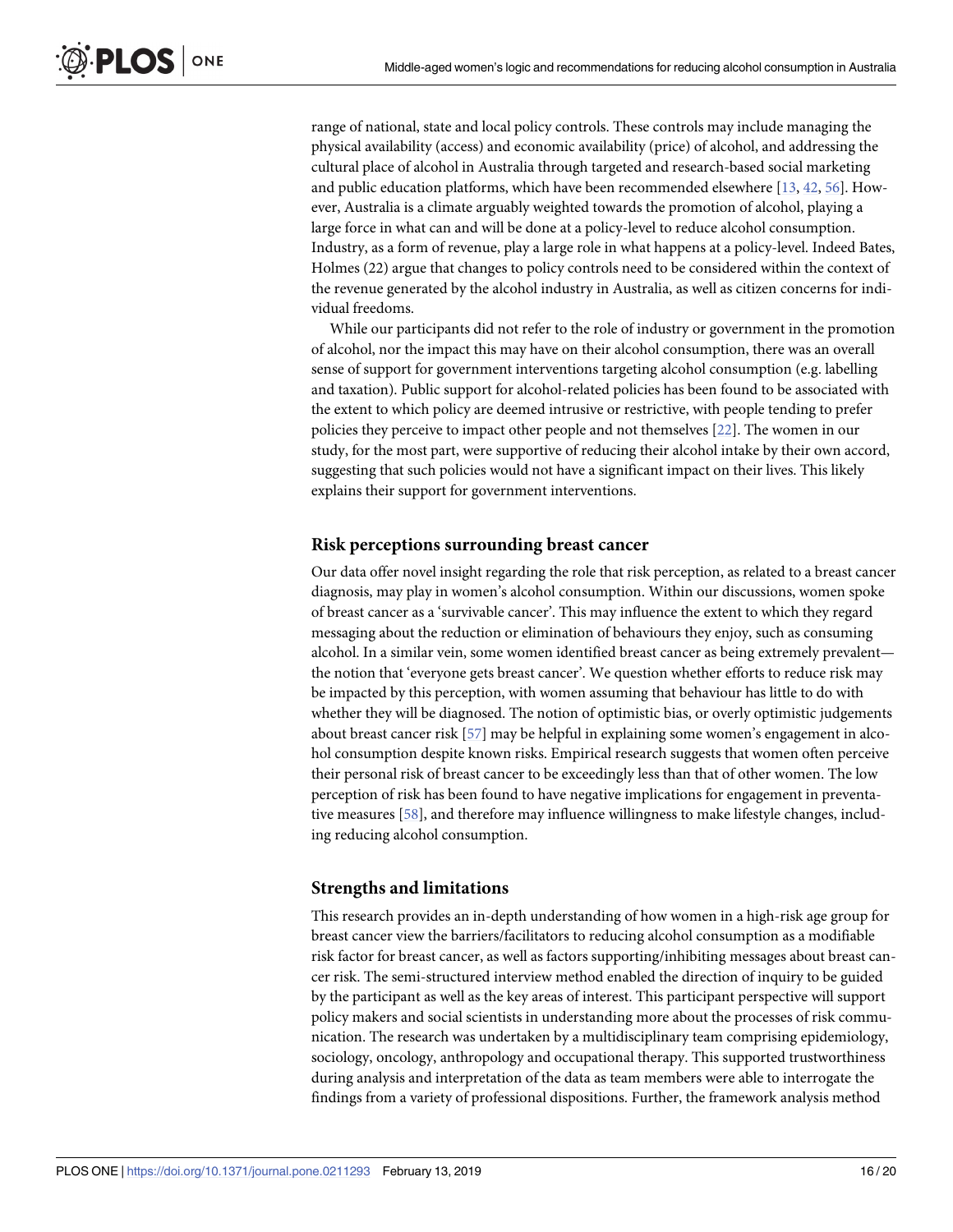<span id="page-16-0"></span>[\[46\]](#page-19-0) provided a systematic approach with which to explore information central to our research objective.

Another strength of this study was the diversity of women we interviewed according to selfperceived alcohol consumption, breast cancer risk and socioeconomic status. A limitation in this respect, however, was that we sampled by self-reported diversity. This was undertaken in this way to help examine how women's perceptions of breast cancer risk and alcohol consumption levels influenced their attitudes about alcohol consumption. This strategy, however, means we do not have an empirical picture of the differences in socio-demographic, risk status for breast cancer and level of alcohol consumption. Similarly, the self-selecting nature of our sample may have been a limitation to the research. Because the research was undertaken only in South Australia the results may not be generalisable to other contexts. It is also important to acknowledge that our data analysis does not take into account diversity across middle-aged women, and the extent to which individual characteristics and experiences will shape intervention effectiveness, or lack thereof. Further, we do not explore the role of gender in shaping consumption patterns, and how findings may differ in men of this age group. However, our data and critical reflection allow us to propose considerations in the development of risk communication that can be tested through other research methodologies.

## **Conclusions**

As new evidence comes to light supporting the link between alcohol and breast cancer, more needs to be done to shift consumption in middle-aged women whose intake remains higher than among other age groups  $[15-17]$ . Our participants suggest that the provision of convincing evidence may help to change consumption patterns in this age group. Campaigns to reduce consumption may also consider building messages around the more salient and immediate effects of alcohol identified by our participants, namely physical appearance and mental health. However, it will be critical that in the development of messaging, health promotors consider how to address the personal, physical and social pleasures that alcohol provides, and how these may differ across socio-demographics. It is also critical to reflect on why consumption patterns in this population is higher than other age groups—perhaps a reflection of the changes that occur in middle age (e.g. children leaving home, retirement, financial position, among others). A greater understanding of the determinants of alcohol consumption, and how they differ across women in this age bracket, is necessary before risk communication strategies are developed. Importantly, messaging regarding reduction needs to occur within a non-competing policy environment, which is likely the largest challenge health promotors will face. Finally, further research might also look at risk perception of breast cancer diagnoses as our data lead us to question whether medical advances in the detection and treatment of breast cancer may have actually led to poorer adherence to preventative measures.

## **Supporting information**

**S1 [Table.](http://www.plosone.org/article/fetchSingleRepresentation.action?uri=info:doi/10.1371/journal.pone.0211293.s001) Interview guide.** (PDF)

**S2 [Table.](http://www.plosone.org/article/fetchSingleRepresentation.action?uri=info:doi/10.1371/journal.pone.0211293.s002) Completed COREQ checklist.** (PDF)

## **Author Contributions**

**Conceptualization:** Samantha B. Meyer, Ian Olver, Paul R. Ward, Darlene McNaughton, Lillian Mwanri, Emma R. Miller.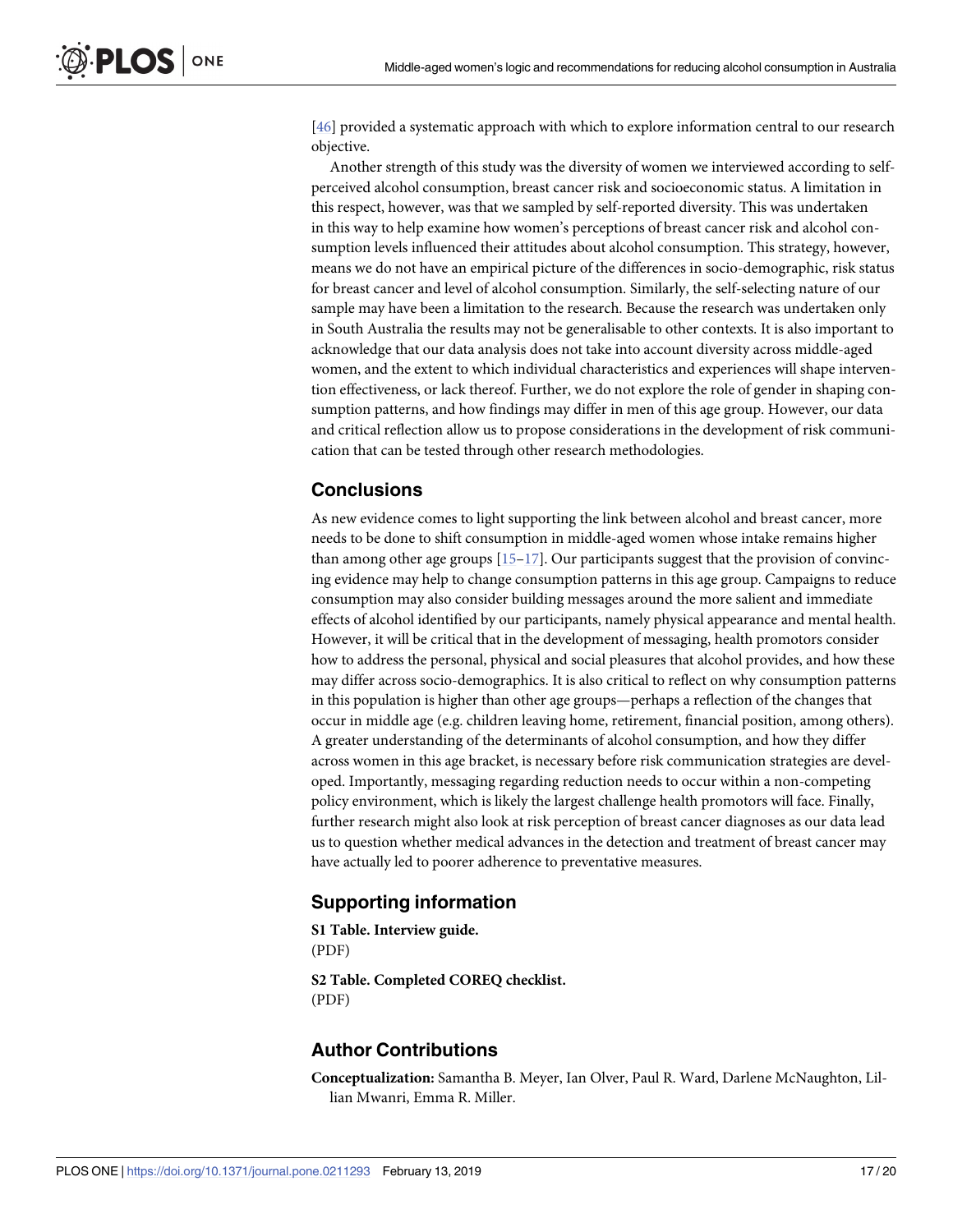<span id="page-17-0"></span>**Data curation:** Kristen Foley.

**Formal analysis:** Samantha B. Meyer, Kristen Foley, Paul R. Ward.

**Funding acquisition:** Samantha B. Meyer, Ian Olver, Paul R. Ward, Darlene McNaughton, Lillian Mwanri, Emma R. Miller.

**Project administration:** Emma R. Miller.

**Writing – original draft:** Samantha B. Meyer.

**Writing – review & editing:** Kristen Foley, Ian Olver, Paul R. Ward, Darlene McNaughton, Lillian Mwanri, Emma R. Miller.

#### **References**

- **[1](#page-1-0).** World Health Organization. WHO Expert Committee on Problems Related to Alcohol Consumption (second report). Geneva: WHO, 2007.
- **[2](#page-1-0).** International Agency for Research on Cancer. A review of human carcinogens. Part E: Personal habits and indoor combustions. Lyon, France: World Health Organization, 2009 Contract No.: 100E.
- **[3](#page-1-0).** Pandeya N, Wilson L, Webb P, Neale R, Bain C, Whiteman D. Cancers in Australia in 2010 attributable to the consumption of alcohol. Australian & New Zealand Journal of Public Health. 2015; 39(5):408–13.
- **[4](#page-1-0).** Bagnardi V, Rota M, Botteri E, Tramacere I, Islami F, Fedirko V, et al. Alcohol consumption and sitespecific cancer risk: a comprehensive dose-response meta-analysis. British journal of cancer. 2015; 112(3):580–93. Epub 2014/11/26. <https://doi.org/10.1038/bjc.2014.579> PMID: [25422909.](http://www.ncbi.nlm.nih.gov/pubmed/25422909)
- **[5](#page-1-0).** Scoccianti C, Lauby-Secretan B, Bello PY, Chajes V, Romieu I. Female breast cancer and alcohol consumption: a review of the literature. American journal of preventive medicine. 2014; 46(3 Suppl 1):S16-25. Epub 2014/02/12. <https://doi.org/10.1016/j.amepre.2013.10.031> PMID: [24512927.](http://www.ncbi.nlm.nih.gov/pubmed/24512927)
- **[6](#page-1-0).** Colditz GA, Bohlke K. Priorities for the primary prevention of breast cancer. CA: Cancer J Clinic. 2014; 64(3):186–94. <https://doi.org/10.3322/caac.21225> PMID: [24647877](http://www.ncbi.nlm.nih.gov/pubmed/24647877)
- **[7](#page-1-0).** Liu Y, Nguyen N, Colditz GA. Links between alcohol consumption and breast cancer: a look at the evidence. Women's Health. 2015; 11(1):65–77. <https://doi.org/10.2217/whe.14.62> PMID: [25581056](http://www.ncbi.nlm.nih.gov/pubmed/25581056)
- **[8](#page-1-0).** Winstanley MH, Pratt IS, Chapman K, Griffin HJ, Croager EJ, Olver IN, et al. Alcohol and cancer: a position statement from Cancer Council Australia. Medical Journal of Australia. 2011; 194(9):479–82. PMID: [21534909](http://www.ncbi.nlm.nih.gov/pubmed/21534909)
- **[9](#page-1-0).** Australian Institute of Health and Welfare. National Drug Strategy Household Survey 2016: detailed findings. Canberra: Australian Government, 2017.
- **[10](#page-1-0).** Statistics Canada. Heavy drinking, 2016 [https://www150.statcan.gc.ca/n1/pub/82-625-x/2017001/](https://www150.statcan.gc.ca/n1/pub/82-625-x/2017001/article/54861-eng.htm) [article/54861-eng.htm:](https://www150.statcan.gc.ca/n1/pub/82-625-x/2017001/article/54861-eng.htm) Statistics Canada; 2017 [cited 2018].
- **[11](#page-1-0).** National Institute of Alcohol Abuse and Alcoholism. Alcohol Facts and Statistics [https://www.niaaa.nih.](https://www.niaaa.nih.gov/alcohol-health/overview-alcohol-consumption/alcohol-facts-and-statistics) [gov/alcohol-health/overview-alcohol-consumption/alcohol-facts-and-statistics:](https://www.niaaa.nih.gov/alcohol-health/overview-alcohol-consumption/alcohol-facts-and-statistics) National Institutes of Health; 2018 [cited 2018].
- **[12](#page-1-0).** Petticrew M, Shemilt I, Lorenc T, Marteau T, Melendez-Torres GJ, O'Mara-Eves A, et al. Alcohol advertising and public health: systems perspectives versus narrow perspectives. Journal of Epidemiology & Community Health. 2017; 71:308–12.
- **[13](#page-1-0).** Dixon HG, Pratt IS, Scully ML, Miller JR, Patterson C, Hood R, et al. Using a mass media campaign to raise women's awareness of the link between alcohol and cancer: cross-sectional pre-intervention and post-intervention evaluation surveys. BMJ Open. 2015; 5(e006511). [https://doi.org/10.1136/bmjopen-](https://doi.org/10.1136/bmjopen-2014-006511)[2014-006511](https://doi.org/10.1136/bmjopen-2014-006511) PMID: [25762231](http://www.ncbi.nlm.nih.gov/pubmed/25762231)
- **[14](#page-1-0).** Pettigrew S. A grounded theory of beer consumption in Australia. Qualitative Market Research: An International Journal. 2002; 5(2):112–22.
- **[15](#page-1-0).** Australian Bureau of Statistics. National Health Survey: Summary of Results 2007–2008. Canberra: Australian Bureau of Statistics, 2009.
- **16.** Sassi F. Tackling harmful alcohol use: Economics and public health policy. OECD Publishing: Paris, 2015.
- **[17](#page-1-0).** Watling H. Media release: Middle-aged tipplers: Over 45s drink more frequently than young women. Queensland: Queensland University of Technology, 2014.
- **[18](#page-1-0).** World Health Organisation. Global Status Report on Alcohol and Health. Geneva: WHO; 2014.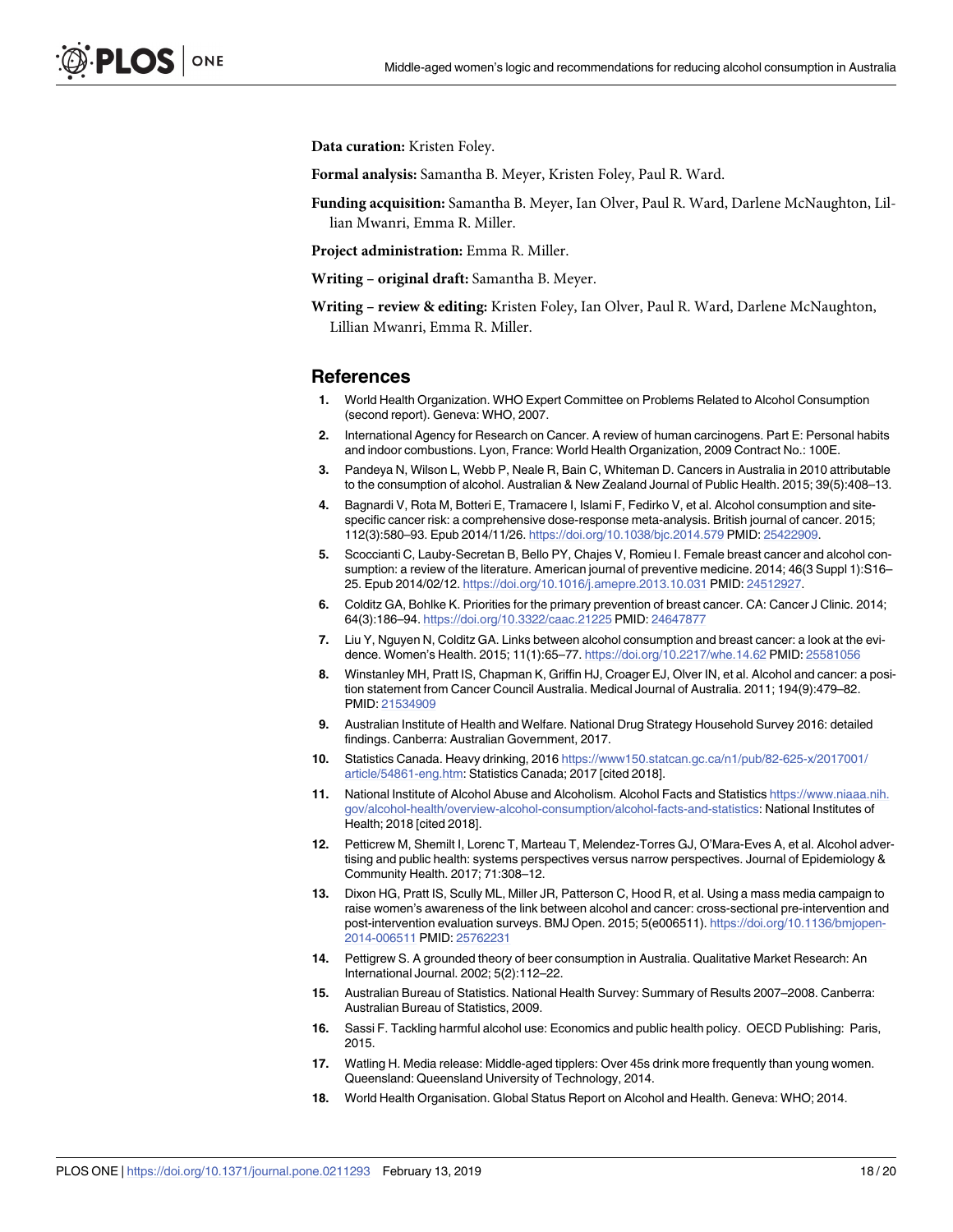- <span id="page-18-0"></span>**[19](#page-1-0).** Fischhoff B, Bostrom A, Quadrel MJ. Risk perception and communication. Annual Review of Public Health. 1993; 14:183–203. <https://doi.org/10.1146/annurev.pu.14.050193.001151> PMID: [8323585](http://www.ncbi.nlm.nih.gov/pubmed/8323585)
- [20](#page-1-0). Peacey V, Steptoe A, Davi dsdo ttir S, Baban A, Warde J. Low levels of breast cancer risk awareness in young women: An international survey. European Journal of Cancer. 2006; 42:2585–9. [https://doi.](https://doi.org/10.1016/j.ejca.2006.03.017) [org/10.1016/j.ejca.2006.03.017](https://doi.org/10.1016/j.ejca.2006.03.017) PMID: [16829071](http://www.ncbi.nlm.nih.gov/pubmed/16829071)
- **[21](#page-1-0).** Australian Institute of Health and Welfare. Cancer in Australia: an overview 2014. Canberra: AIHW, 2014 Contract No.: CAN 88.
- **[22](#page-1-0).** Bates S, Holmes J, Gavens L, Gomes de Matos E, Li J, Ward B, et al. Awareness of alcohol as a risk factor for cancer is associated with public support for alcohol policies. BMC Public Health. 2018; 18 (688).
- **[23](#page-1-0).** Buykx P, Li J, Gavens L, Hooper L, Lovatt M, Gomes de Matos E, et al. Public awareness of the link between alcohol and cancer in England in 2015: a population based study. BMC Public Health. 2016; 16(1194).
- **[24](#page-1-0).** Buykx P, Gilligan C, Ward B, Kippen R, Chapman K. Public support for alcohol policies associated with knowledge of cancer risk. International Journal of Drug Policy. 2015; 26:371–9. [https://doi.org/10.1016/](https://doi.org/10.1016/j.drugpo.2014.08.006) [j.drugpo.2014.08.006](https://doi.org/10.1016/j.drugpo.2014.08.006) PMID: [25217801](http://www.ncbi.nlm.nih.gov/pubmed/25217801)
- **[25](#page-1-0).** Bagnardi V, Rota M, Botteri E, Tramacere I, Islami F, Fedirko V, et al. Alcohol consumption and sitespecific cancer risk: a comprehensive meta-analysis. British Journal of Cancer. 2015; 112(3):580–93. <https://doi.org/10.1038/bjc.2014.579> PMID: [25422909](http://www.ncbi.nlm.nih.gov/pubmed/25422909)
- **[26](#page-1-0).** Klein WM, Bloch M, Hesse BW, McDonald PG, Nebeling L, O'Connell ME, et al. Behavioral research in cancer prevention and control: a look to the future. American journal of preventive medicine. 2014; 46 (3):303–11. Epub 2014/02/12. <https://doi.org/10.1016/j.amepre.2013.10.004> PMID: [24512871](http://www.ncbi.nlm.nih.gov/pubmed/24512871).
- **[27](#page-1-0).** Babor TF, Grant M, Acuda W, Brurns FH, Del Boca FK, Campillo C, et al. Comments on the WHO report "brief interventions for alcohol problems": a summary and some international comments Addiction. 1994; 89:657–78.
- **28.** Babor TF, Grant M, editors. Project on identification and management of alcohol-related problems. Geneva: World Health Organization; 1992.
- **29.** Heather N, editor. WHO collaborative project on identification and management of alcohol-related problems in primary health care: report on Phase IV‥ Geneva: World Health Organization; 2006.
- **[30](#page-1-0).** Heather N. A long-standing WHO collaborative project on early identification and brief alcohol intervention in primary health care comes to an end Addiction. 2007; 102(5):679–81.
- **[31](#page-1-0).** Swan A, Sciacchitano L, Berends L. Alcohol and other drug brief interventions in primary care. Fitzroy, Victoria: urning Point Alcohol and Drug Centre, 2008.
- **32.** Fleming MF. Screening and brief intervention in primary care settings. Alcohol Research & Health. 2004; 28(2):57–62.
- **33.** Fleming MF, Mundt MP, French MT, Manwell LB, Stauffacher EA, Barry KL. Brief physician advice for problem drinkers: long-term efficacy and benefit-cost analysis. Alcoholism: Clinical and Experimental Research. 2002; 26(1):36–43.
- **34.** Kraemer KL. The cost-effectiveness and cost-benefit of screening and brief intervention for unhealthy alcohol use in medical settings. Substance Abuse. 2007; 28(3):67–77. [https://doi.org/10.1300/](https://doi.org/10.1300/J465v28n03_07) [J465v28n03\\_07](https://doi.org/10.1300/J465v28n03_07) PMID: [18077304](http://www.ncbi.nlm.nih.gov/pubmed/18077304)
- **35.** Mundt MP. Analyzing the costs and benefits of brief intervention. Health Services Research. 2006; 29  $(1):34-6.$
- **[36](#page-1-0).** Wilk AI, Jensen NM, Havighurst TC. Meta-analysis of randomized control trials addressing brief interventions in heavy alcohol drinkers. General Internal Medicine. 1997; 12:274–83.
- **[37](#page-2-0).** Miller ER, Ramsay IJ, Tran LT, Tsourtos G, Baratiny G, Manocha R, et al. How Australian General Practitioners engage in discussions about alcohol with their patients: a cross-sectional study. BMJ Open. 2016; 6(e013921.). <https://doi.org/10.1136/bmjopen-2016-013921> PMID: [27909042](http://www.ncbi.nlm.nih.gov/pubmed/27909042)
- **[38](#page-2-0).** Berry TR, Jones KE, Courneya KS, McGannon KR, Norris CM, Rodgers WM, et al. Believability of messages about preventing breast cancer and heart disease through physical activity. BMC Psychology. 2018; 6(2).
- **39.** Fowler SL, Klein WMP, Ball L, McGuire J, Colditz GA, Waters EA. Using an Internet-based breast cancer risk assessment tool to improve social-cognitive precursors of physical activity. Medical Decision Making. 2017; 37:657–69. <https://doi.org/10.1177/0272989X17699835> PMID: [28363033](http://www.ncbi.nlm.nih.gov/pubmed/28363033)
- **[40](#page-2-0).** Cadmus-Bertram L, Wang JB, Patterson RE, Newman VA, Parker BA, Pierce JP. Web-based selfmonitoring for weight loss among overweight/obese women at increased risk for breast cancer: the HELP pilot study. Psycho-Oncology. 2013; 22:1821–8. <https://doi.org/10.1002/pon.3219> PMID: [23188655](http://www.ncbi.nlm.nih.gov/pubmed/23188655)